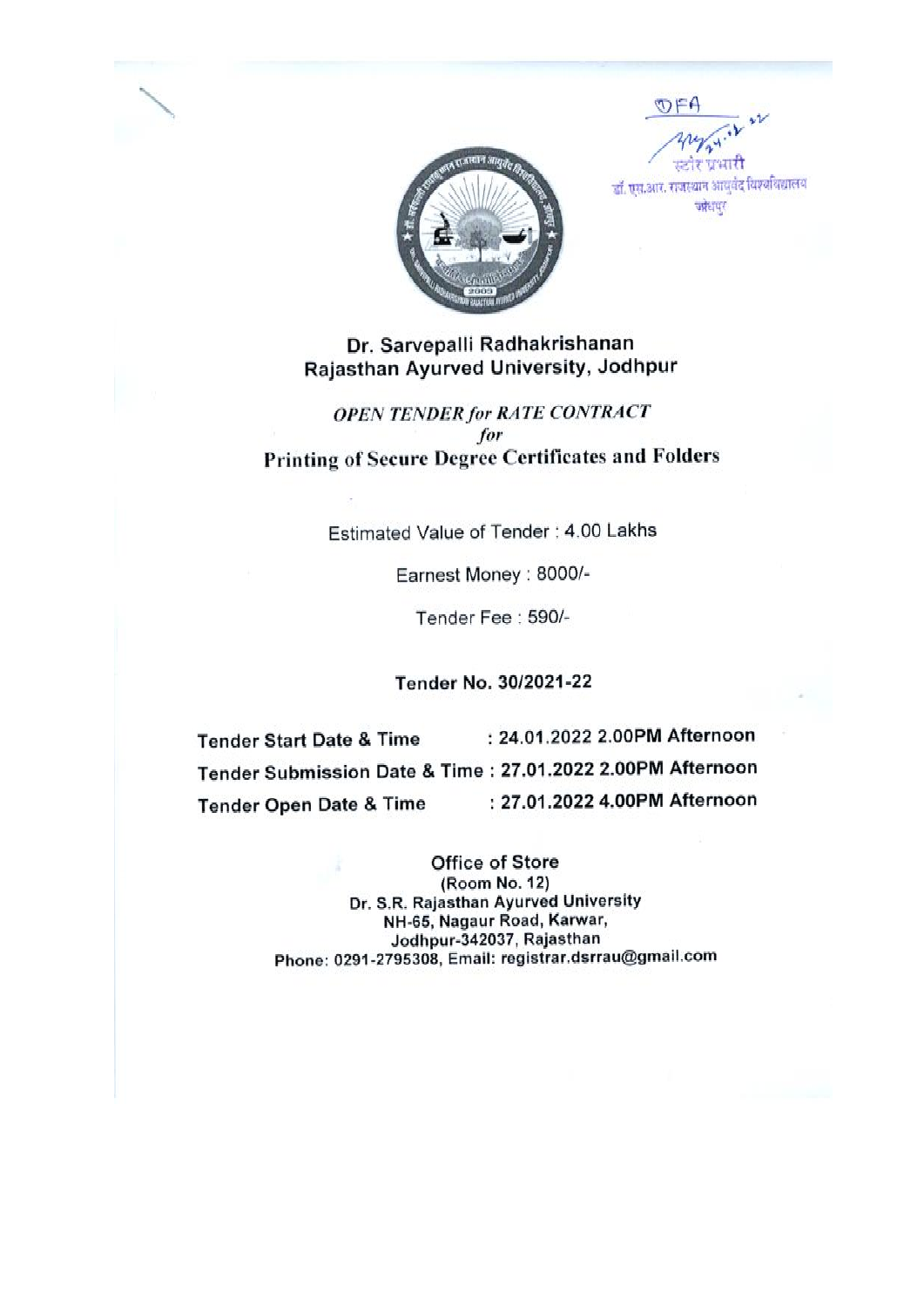

# **Dr. Sarvepalli Radhakrishanan Rajasthan Ayurved University, Jodhpur**

**Office Address :- Nagaur Road, Karwar, Jodhpur** ¼**Pin No**- **342037**½ **Web side : www.education.rajasthan.gov.in/raujodhpur, E-mail- registrar.dsrrau@gmail.com**

# **TENDER DOCUMENT FORM**

- 1. Name of work: Printing of Secure Degree Certificates and Folders
- 2. Name & Full address of the firm submitting the bid along with Tel. No., Fax No. & E-Mail/Mobile Number:

M/s ............................................................................... ...................................................................................... ...................................................................................... **Mobile No.** ................................................................... **Email ID** ....................................................................... 3. Address to:- Registrar, Dr. S.R. Rajasthan Ayurved University, Jodhpur

- (E-mail:- registrar.dsrrau@gmail.com)
- 4. Reference -Tender Notice No. .......................... dated ......................
- 5. The Bid fee is Rs. 590/- in favour of **Registrar, Dr. S.R. Rajasthan Ayurved University, Jodhpur** and Earnest Money(EMD) is Rs. 8000/- in favour of **Registrar, Dr. S.R. Rajasthan Ayurved University, Jodhpur** as per tender notice has been deposited Vide separate demand drafts as per enclosed scanned copies.
- 6. All documents required as per bid documents are enclosed.
- 7. Good will be delivered within the stipulated delivery period from the date of the supply/work order at **Dr. S.R. Rajasthan Ayurved University, Jodhpur** on the designated place mentioned in the supply/work order.
- 8. The sample of the degree will have to be approved before the supply order for the material.
- 8. I/We agree to abide by all the Terms & Conditions mentioned in Tender Notice No. ................ dated ..................... issued by the Department and also agree to further Terms & Conditions of the said bid notice given in the attached sheets **(all the pages of which has been signed with stamp by me/us in token of my/our acceptance of the terms & conditions mentioned therein).**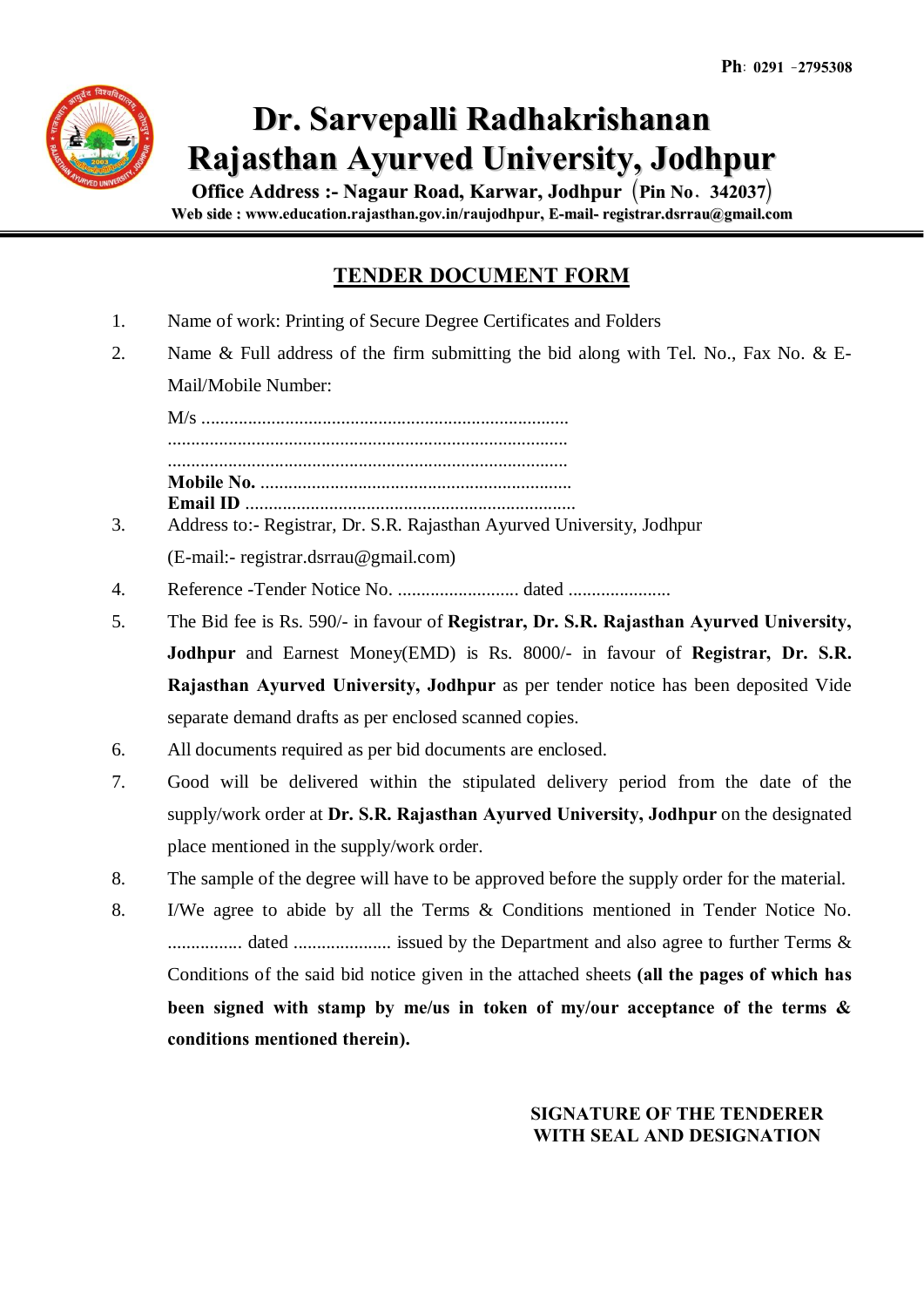

# **Dr. Sarvepalli Radhakrishanan Rajasthan Ayurved University, Jodhpur**

**Office Address :- Nagaur Road, Karwar, Jodhpur** ¼**Pin No**- **342037**½ **Web side : www.education.rajasthan.gov.in/raujodhpur, E-mail- registrar.dsrrau@gmail.com**

## **Fill in the blank and on which page DD enclosed and other information by tenderer Tender Notice No. ................**

## **Check list for Rate Contract for Printing of Secure Degree Certificate and Folders**

| S.  |                                                    |           | Particular | Page |
|-----|----------------------------------------------------|-----------|------------|------|
| No. |                                                    |           |            | No.  |
| 1   | Earnest Money (Rs. 8000/-)                         | DD No.:   |            |      |
|     | In Favour of Registrar, Dr. S.R.Rajasthan Ayurved  | Date:     |            |      |
|     | University, Jodhpur)                               | Bank:     |            |      |
|     |                                                    | Amount:   |            |      |
| 2   | Tender Fee $(Rs. 590/-)$                           | $DD$ No.: |            |      |
|     | (In Favour of Registrar, Dr. S.R.Rajasthan Ayurved | Date:     |            |      |
|     | University, Jodhpur)                               | Bank:     |            |      |
|     |                                                    | Amount:   |            |      |
| 3   | List of required items $(Ann-1)$                   |           |            |      |
| 4   | Tender Terms & Condition SR-16 signed              |           |            |      |
| 5   | Declaration by the tenderer (SR-11)                |           |            |      |
| 6   | GST Registration/GST Clearance Certificate         |           |            |      |
| 7   | GST Declaration (Ann-2)                            |           |            |      |
| 8   | Price Charging Certificate (Ann-3)                 |           |            |      |
| 9   | Format for Non Blacklisting of Supplier (Ann-4)    |           |            |      |
| 10  | Annexure A,B,C,D duly signed                       |           |            |      |
| 11  | Literature/Leaflet/PAN Card/Catalogue etc.         |           |            |      |
| 12  | <b>Other Points</b>                                |           |            |      |

Notice : All Column should be filled compulsory by Tenderer.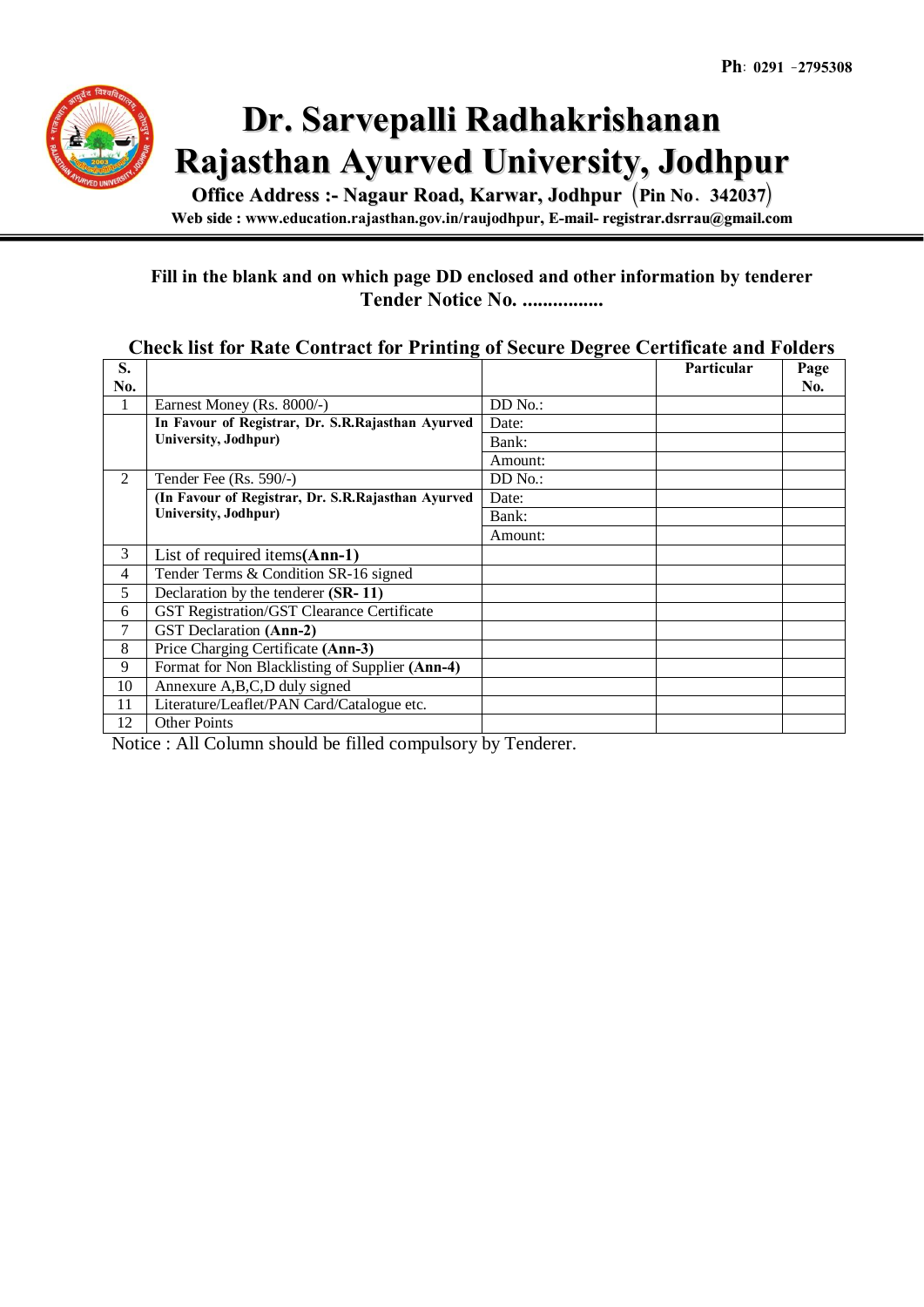|  |  |  |  | List of required Items for quoted rates by the Bidder |
|--|--|--|--|-------------------------------------------------------|
|  |  |  |  |                                                       |

| S.  | <b>Items</b>                    | <b>Specifications</b> | Est.     | Rate quoted | <b>Total</b>  |
|-----|---------------------------------|-----------------------|----------|-------------|---------------|
| No. |                                 |                       | Qty.     | by Bidder   | <b>Amount</b> |
| 1.  | Secure Degree Certificate:      | Paper Size: A4        | 2000 Pcs |             |               |
|     | Four color printing A4 size,    | Paper GSM : 200Micron |          |             |               |
|     | Non-Tear able, Water            | (As per Sample)       |          |             |               |
|     | Resistant, Cellulose based or   |                       |          |             |               |
|     | Synthetic                       |                       |          |             |               |
|     | Paper or equivalent. Degree to  |                       |          |             |               |
|     | be printed in Hindi and         |                       |          |             |               |
|     | English Language.               |                       |          |             |               |
| 2   | Folder As per University        | Paper Size: 9x12      | 2000 Pcs |             |               |
|     | requirement                     | Paper GSM: 180GSM     |          |             |               |
|     |                                 | (As per Sample)       |          |             |               |
| 3   | <b>Hologram</b> for Certificate | Paper Size: 10mm      | 2000 Pcs |             |               |

# **Printing of Security Mark Sheet**

# **Security features as per inquiry:**

- 1. Copy Void Features.
- 2. Security Design.
- 3. Microline.
- 4. University Logo in watermark.
- 5. Invisible Printing.
- 6. Ghost Image.
- 7. Non Copy able Security Boarder.
- 8. Non tear able paper.
- 9. Water Proof Paper.
- 10. Spelling Mistake.
- 11. Barcode.
- 12. QR Code.
- 13. Color Photo of the Student.
- 14. Color Logo of University.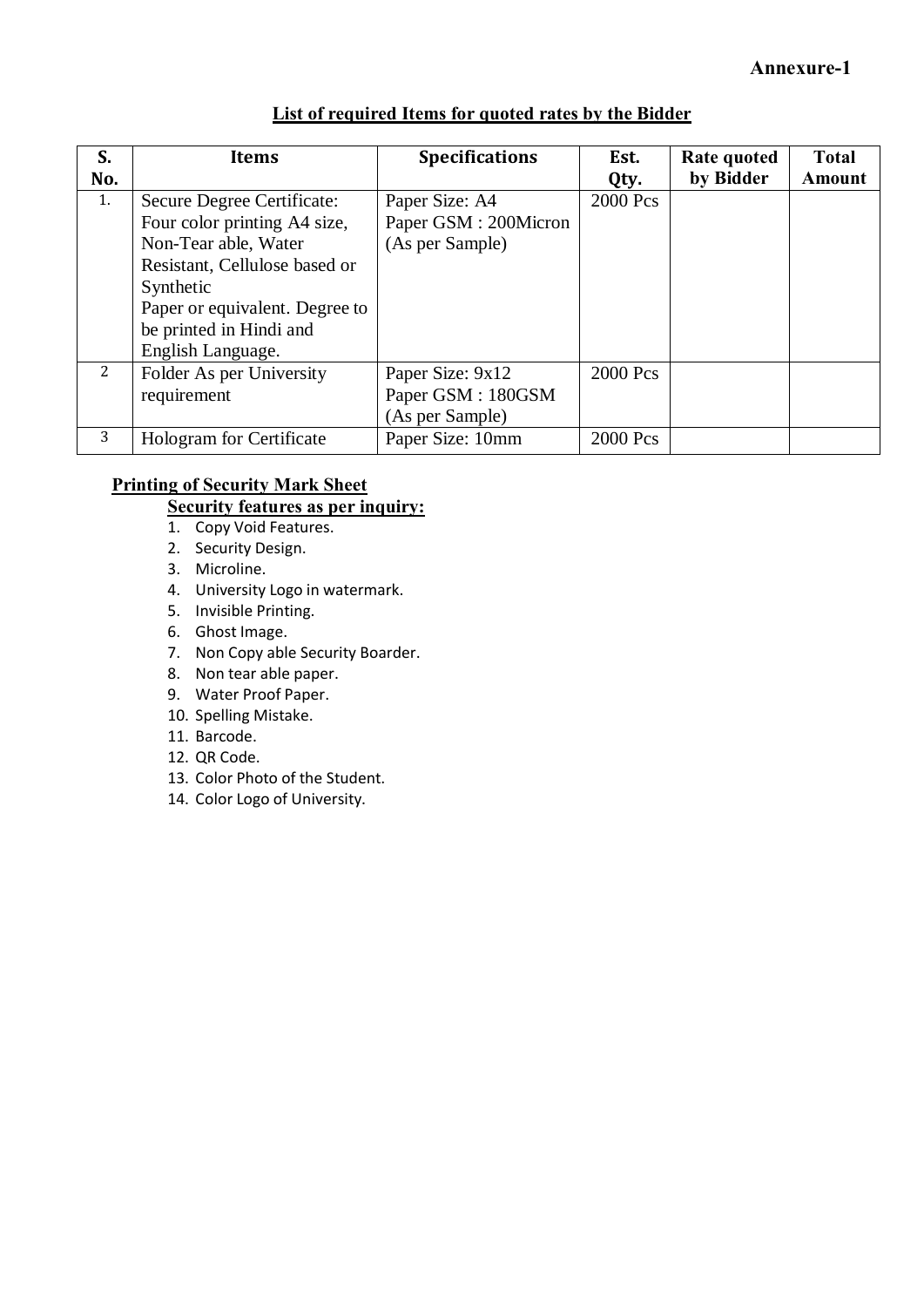#### **SPECIAL CONDITIONS OF RATE CONTRACT:**

- **1.** The Rates will be inclusive of all taxes/installation/freight/postage/media charges(if any), no separate tax will be payable.
- 2. On the basis of Rate Quoted in **Annexure-1** by the tenderer. Contract will be awarded to the Successful bidder whose rates will be the lowest and contract will be valid for the period of **ONE YEAR**. University reserve the right to extend the validity of contract on mutual consent on the same rates and terms and conditions for a maximum of Six Months upon the satisfactory performance of the supplier.
- 3. Before filling the rates, the tenderer should fill his rates in the tender form after seeing the sample items kept in the office during office hours.
- 4. The rates should be clearly filled, without trimming. Truncated rates will be treated as canceled.
- 5. Completely filled tenders can be submitted in sealed cover envelope to the **Office of Store, Dr. S.R. Rajasthan Ayurved University, Jodhpur** before tender submission date and time. Tenders received after the prescribed period and those tender not submitted in the prescribed tender form will not be considered.
- 6. Supply will have to be done as per approved sample. The supply of items shall be made to Office of Store, Dr. S.R. Rajasthan Ayurved University, Jodhpur within mentioned period of supply order. Defective or different materials will not be accepted. All required items should be supplied within time given each and every order (As and when required basis) at F.O.R. destination at Office of Store, Dr. S.R. Rajasthan Ayurved University, Jodhpur.
- 7. Penalty for late delivery will be deducted as per applicable GF & AR rules.
- 8. Estimated quantity of items required is mentioned in the **Annexure-1**, however it should be clearly noted that University shall place the order only as per the actual requirements from time to time.
- 9. If the material is not supplied by the firm, then the material will be purchased from the local market and the difference amount will be deducted from the respective firm's bill.
- 10. If the supply is not satisfactory, the rate contract can be canceled by giving 15 days notice to the firm. University will have full right to forfeited the security amount.
- 11. The University will reserve the right to approve / reject the tenders received.
- 12. The Contractor/firm will adopt all safety measures /precautions while executing the work/supply. In case of any accident /causality of any personnel, involved in work/supply the complete responsibility will be borne by the contractor/firm himself and University will not be held responsible for any claim/compensation.
- 13. The quantity/units mentioned are only indicative for executing rate contract for a specified period. If the procuring entity does not procure any subject matter of procurement or procures less than the quantity/units indicated in the biding documents the bidder shall not be entitled for any claim or compensation. No minimum quantity/units are guaranteed.
- 14. The Supplier/Contractor shall ensure the quality of supplied material used in the work/supply as per specification given in the order. If inferior quality material is found, the University shall not make any payment to the Agency.
- 15. In case of supply of any defective material or substandard material, the materials will be rejected  $\&$ it will be the responsibility of the supplier for taking back  $\&$  replacing the rejected materials at their own cost. In case of non-lifting of such rejected materials within a reasonable time offered by the office it will have the right to suitably dispose off the same and forfeit the amount.
- 16. If any delay/deficiency occurred by the firm in supply of items, penalty as decided by the University shall be imposed. It will be in addition to the University of right to forfeit the security,cancel the rate contract and black list the firm form further participation in bidding.

#### **ACCEPTANCE**

I/We have carefully read and understood above terms and conditions (from 1 to 16) of the tender and abide by them.

I/We have also certify that all the information of the tendered has been enclosed and no information has been held back by us.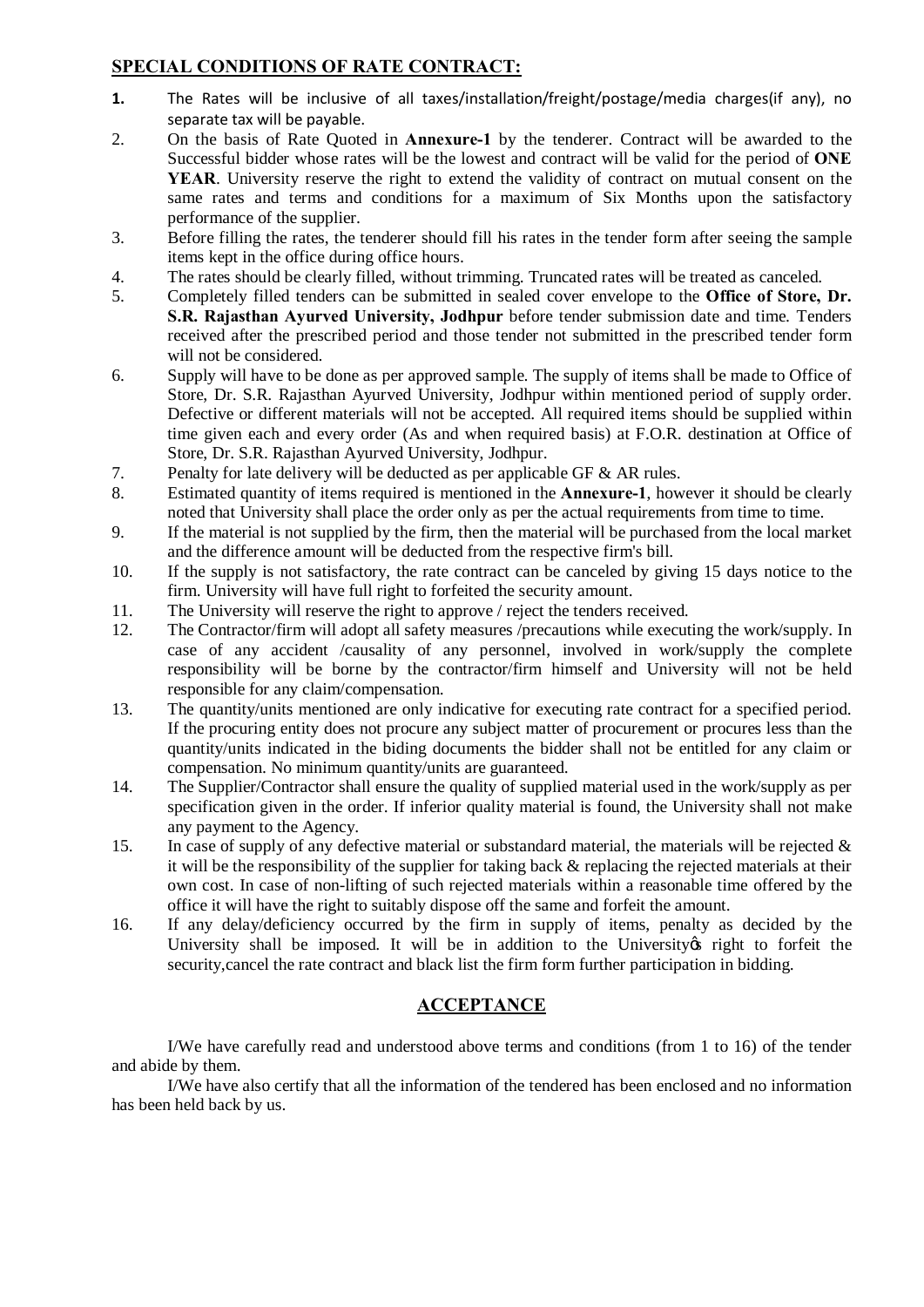

# **Dr. Sarvepalli Radhakrishanan Rajasthan Ayurved University, Jodhpur**

**Office Address :- Nagaur Road, Karwar, Jodhpur** ¼**Pin No**- **342037**½ **Web side : www.education.rajasthan.gov.in/raujodhpur, E-mail- registrar.dsrrau@gmail.com**

#### **"CONDITIONS OF TENDER AND CONTRACT FOR OPEN TENDER"**

#### **NOTE:- Tenderer should read these conditions carefully and comply strictly while submitting their tenders:-**

- 1. The tenders must be sealed in a properly sealed envelope according to the directions given in the tender notice upto Bid submission end date and time of Bid with the envelop of Tender fees and EMD.
- 2. Tenders by Bona-fide Dealers: "Tenders shall be given only by bona-fide dealers in the goods. They shall therefore furnish a declaration in the S.R. Form-11(Copy enclosed).
- 3. (i) Any change in the constitution of the firm, etc. shall be notified forthwith by the contractor in writing to the Purchase Officer and such change shall not relieve any former member of the firm, etc. from any liability under the contract.

(ii) No new partner/partners shall be accepted in the firm by the contractor in respect of the contract unless he/they agree to abide by all its terms, conditions and deposit with the Purchase Officer a written agreement to this effect. The contractors receipt for acknowledgment or that of any partners subsequently accepted as above shall bind all of them and will be sufficient discharge for any of the purpose of the contract.

- 4. **(i) G.S.T. Registration and G.S.T. clearance certificate :** No Dealer who is not registered under the G.S.T. Act prevalent in the State where his business is located shall tender. The G.S.T. registration number should be quoted and G.S.T. Clearance certificate submitted upto last quarter ending before submission of Bid by tenderer with the copies of GST return/Challan, without which the Tender is liable to rejection.
	- (ii) Attested copy of G.S.T. Registration Certificates (S.T.4) should be enclosed with tender.
- 5. Tender forms shall be filled in ink or typed: No Tender filled in pencil shall be considered. The Tenderer shall sign the Tender form at each page and at the end in token of acceptance of all the terms and conditions of the tender.
- 6. Rate shall be written both in words and Figures: There should not be errors and/or over writings. Corrections if any should be made clearly and initialed with dates. The rates should mention element of the GST separately.
- 7. All Rates quoted must F.O.R. Destination and should include all incidental charges except G.S.T. which should be shown separately in case of local supplies the rate should include all taxes etc. and no cartage or transporation charges will be paid by the Government and the delivery of the goods shall be given at the premises of Purchase Officer/ F.O.R. Destination Stores as mention in tender Document.
- 8. Validity: Tenders shall be valid for period of Three months from the date of opening of tenders, Validity can be extended with mutual consent.
- 9. The approved bidder/supplier shall be deemed to have carefully examined and conditons, specifications, size, make and drawings of the goods to be supplied. If he has any doubts as to the meaning of any portion of these condition of the specifications drawing etc. he shall before signing the contract refer the same to the Purchase Officer and get clarifications.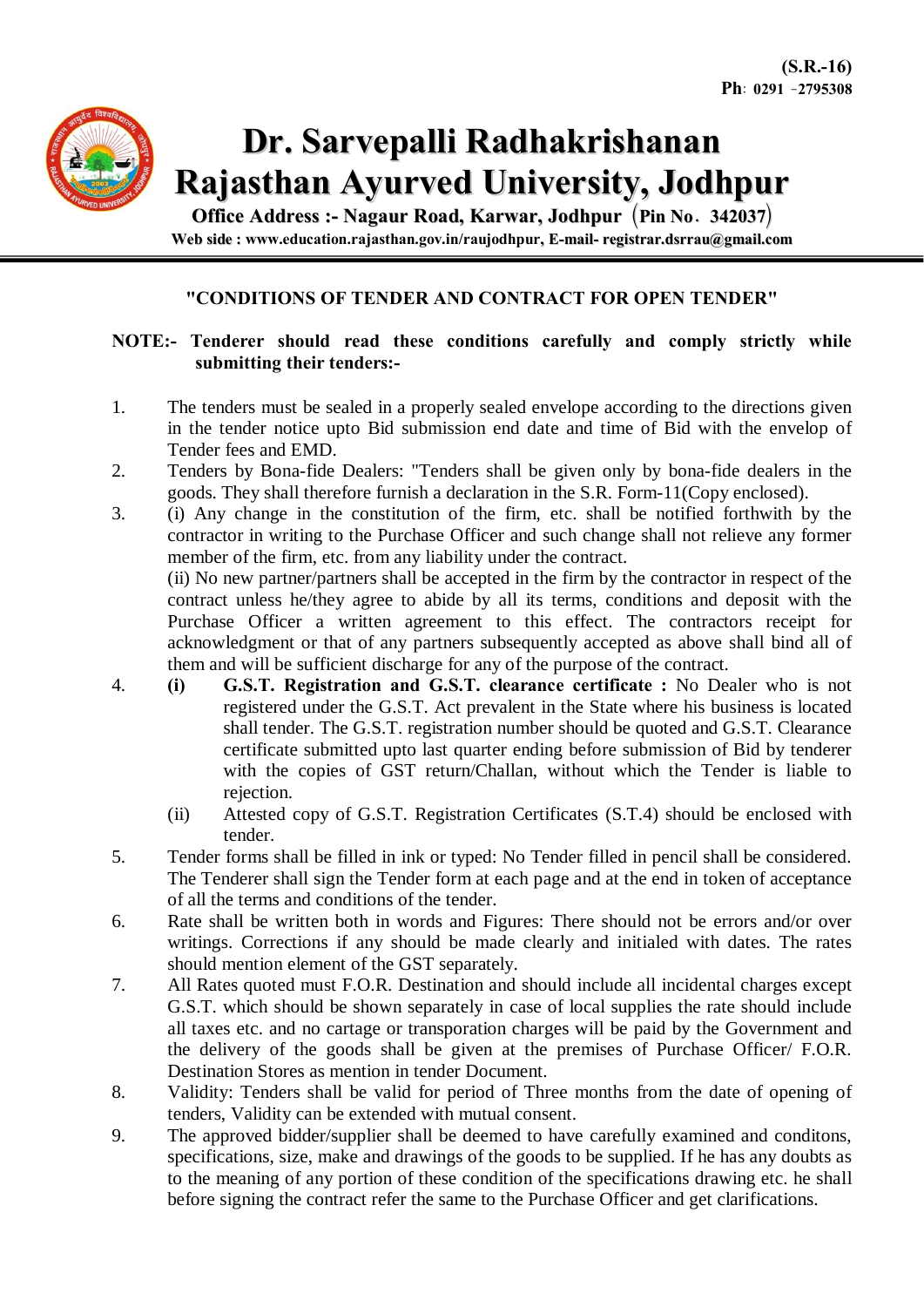10. The Contractor shall not assign or sublet his contract or any substantial part thereof to any other agency.

## **11. Specifications:**

- i) All article supplied shall strictly conform to the specifications/trade mark laid down in the tender form and wherever articles have been required according to ISI specifications, those articles should conform strictly to those specifications and should bear such marks.
- ii) The supply of articles marked with asterisk/ at serial number, shall in addition, conform strictly to the approved samples and in case of other material where there are no standard or approved samples, the supplies shall be of the very best quality and description. The decision of the Purchase Officer/Purchase Committee whether the articles supplied conform to the specifications and are in accordance with the samples, if any, shall be final and binding on the tenderers.
- (iii) Warranty/Guarantee clause: The tenderer would give guarantee/warranty that goods/stores/ articles would continue to conform to the description and quality as specified for a period of 3 years from the date of delivery of the said goods/stores/articles to be purchased and that not withstanding the fact that the purchaser may have inspected and / or approved the said goods/ stores/articles, if during the aforesaid period of 3 years, the said goods/stores/ articles be discovered not to conform to the description and quality aforesaid or have determined (and the decision of the Purchase Officer in that behalf will be final and conclusive), the purchaser will be entitled to reject the said goods/stores/articles or such portion thereof as may be discovered not to conform to the said description and quality on such rejection the goods/stores/articles will be at the seller's risk and all the provisions relating to rejection of goods, etc. shall apply. The tenderer shall if so called upon to do replace the goods, etc. of such portion thereof as is rejection by the Purchase Officer otherwise the tenderer shall pay such damage as may arise by reason of the breach of the condition, he contained. Nothing herein contained shall prejudice any other right of the Purchase Officer in that behalf under this contract or otherwise.
- iv) In case of machinery and equipment also, guarantee/warranty will be given as mentioned in clause (iii) above and the tenderer shall during the guarantee/warranty period replace the parts if any and remove any manufacturing defect if found during the above period so as to make machinery and equipments operative. The tenderer shall also replace machinery and equipments in case it is found defective which cannot be put to operation due to manufacturing defeit etc.
- v) In case of machinery and equipment specified by the Purchase Officer the tenderer shall be responsible for carrying out annual maintenance and repairs on the terms and conditions as may be agreed. The tenderer shall also be responsible to ensure adequate regular supply or spare parts needed for specific type of machinery and equipments whether under their annual maintenance and repairs rate contract or otherwise. In case of change of model he will give sufficient notice to the Purchase Officer who may like to purchase spare parts from them to maintain the machinery and equipments in perfect condition.

## **12. INSPECTION:**

- a) The Purchase Officer or his duly Authorized representative shall at all reasonable time have access to the suppliers premises and shall have the power at all reasonable time to inspect and examine the materials and workmanship of the goods/equipments/ machineries during manufacturing process or afterwords as any may be decided.
- b) The tenderer shall furnish complete address of his office godown and workshop where inspection can be made together with name address of the person who is to be contacted for the purpose. In case of those dealers who have newly entered in business, a letter of introduction from their bankers will be necessary.
- **13. SAMPLES :** Tenders for articles marked within the schedule shall be set of samples of the articles tendered properly packed. Such Samples if personally will be received in the office and receipt will be given for each samples by the officer receiving the samples. Samples if sent by train, etc., should be despatched freight paid and the R/R or G/R should be sent under a separate registered cover. Samples for catering/food items should be given in plastic box or in polythene bags at the cost of the tenderer.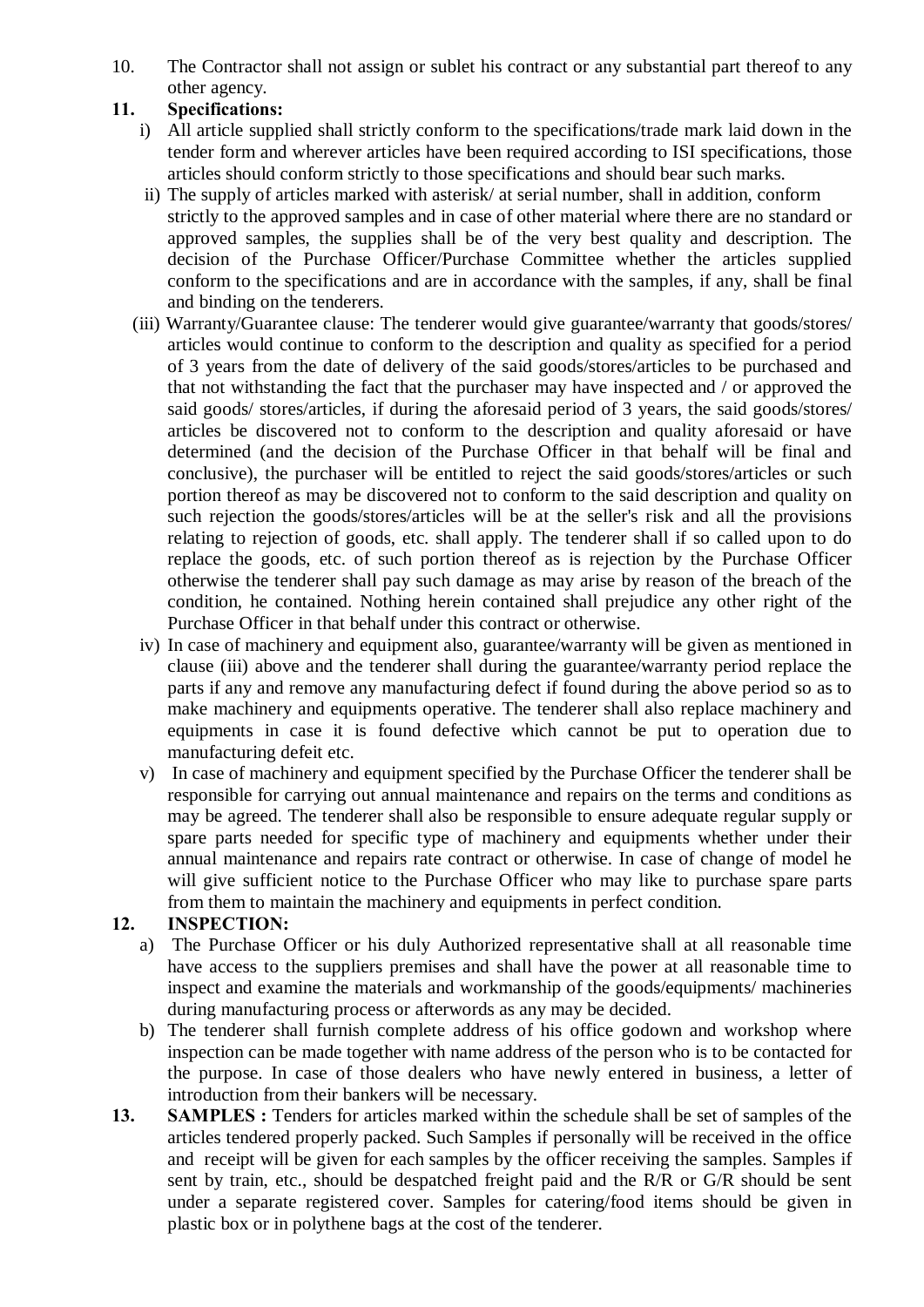- 14. Each samples shall be marked suitably either by written on the sample or on a slip or durable paper securely fastened to the sample, the name of the tenderer and serial number of the item, of which it is a sample in the schedule.
- I5. Approved samples would be maintained free of cost up to the period of six months after the expiry of the contract. The Govemment shall not be responsible for any damage, wear and tear or loss during testing, examination etc. during the period these samples are retained. The sample shall be collected by the tenderer on the expiry of the stipulated period. The Government shall in no way make arrangements to retum the samples. The Samples uncollected within 3 months after expiry of contract shall be forfeited by the Govemment and no claim for their cost etc. shall be entertained.
- 16. Samples not approved shall be collected by the unsuccessful tenderer. The Government will not be responsible for any damage, wear and tear or loss during testing, examination etc. during the period these samples are retained. The uncollected samples shall be forfeited and no claim for their cost etc. shall be entertained.
- 17. Supplies when received shall be subject to inspection to ensure which they conform to the specifications or with the approved samples. When necessary or prescribed or practical tests shall be carried out in Govemment Laboratories, reputed testing house like Shri Ram Testing House, New Delhi and the like and supplies will be accepted only where the articles conform to the standard of prescribed specifications as a result of such tests.
- 18. **Drawl of Samples:** In case of tests, samples shall be drawn in four sets in the presence of tenderer or his Authorized representative and properly sealed in their presence. One such set shall be given to them, one or two will be sent to the laboratories and/or testing house and the third or fourth will be retained in the office for reference and record.
- 19. **Testing Charges:** Testing charges shall be borne by the Governrnent. In case urgent testing is desired it is to be arranged by the tenderer or in case of test results to showing that supplies are not upto the prescribed standards or specifications, the testing charges shall be payable by the tenderer.

## **20. REJECTION:**

- i) Articles not approved during inspection or testing shall be rejected and will have to be replaced by the tenderer at his own cost within the time fixed by the Purchase Officer.
- ii) In however, due to exigencies of Government work, such replacement either in whole or in part, is not considered feasible, the Purchase Officer after giving a opportunity to the tenderer of being heard, shall for reasons to be recorded, deduct a suitable amount from the approved rates.The deduction so made shall be final.
- 2l. The rejected articles shall be removed by the tenderer within 15 days of intimation of rejection, after which Purchase Officer shall not be responsible for any loss/shortage or damage and shall have the right to dispose of such articles as he thinks fit, at the tenderer's risk and on his account.
- 22. The tenderers shall be responsible for the proper packing so as to avoid damage under normal conditions of transpoft by sea, rail and road or air and delivery of the material in good condition to the consignee at destination. In the event of any loss, damage, breakage or Ieakage or any shortage the tenderer shall be liable to make good such loss and shortage found at the checking/inspection of the materials by the consignee. No extra cost on admissible.
- 23. The contract for the supply, can be repudiated at any time by the purchase supplies officer, if the are not made to his satisfaction after giving an opportunity to the tenderer of being heard and recording ofthe reasons for repudiattn.
- 24. Direct or Indirect convassing on the part of the tenderer or his representative will be a disqualification.

#### **25. DELIVERY PERIOD:**

i) The tenderer whose tender is accepted shall arrange supplies within a period mentioned in tender notice from the date of supply orders/by as under:

**S.No. Item Quantity Delivery period**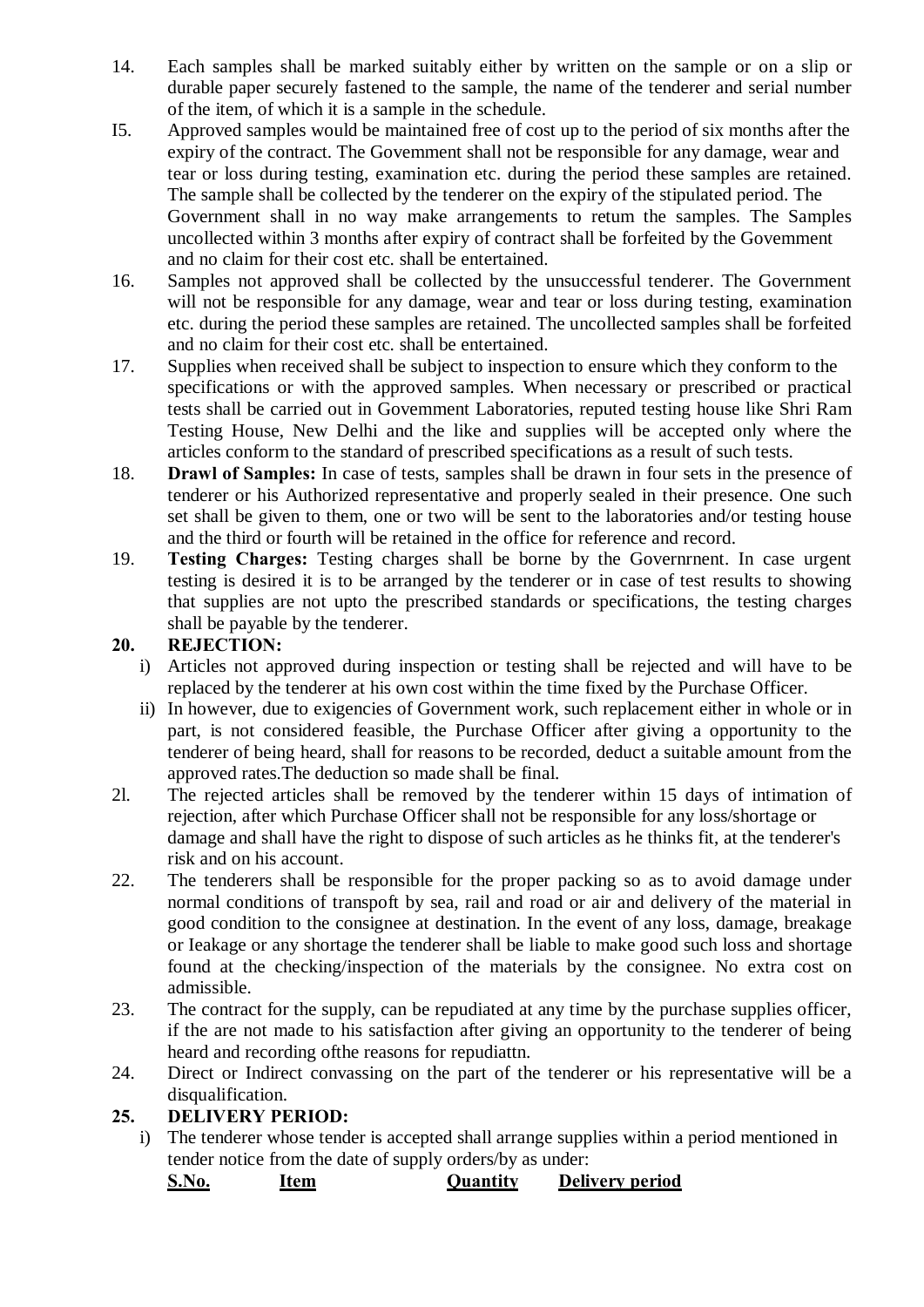- ii) **Extent of quantity:** Repeat order: If the orders are placed in excess of the quantities shown in tender notice, the tenderer shall be bound to meet the required supply. Repeat orders may also be placed on the the rate and conditons given in the tender provided that the repeat orders are upto 50% of the quantity originally purchased and the period is not more than one month from the date of expiry of last supply. If the tenderer fails to do so the Purchase Officer shall be free to arrange for the balance supply by limited tender or otherwise and the extra cost incurred shall be recoverable from the tenderer.
- iii) If the Purchase officer does-not purchase any of the tendered articles or purchases less than the quantity indicated in the tender form, the tenderer shall not be entitled to claim any compensation.

## **26. Bid EARNEST MONEY**

- a. Tender shall be accompanied by an Earnest Money 2% as mentioned in bid notice.
	- i) **Bank Drafts/Bankers cheque of the Schedule Bank.**
- b. **Refund of Earnest Money:** The Earnest Money of unsuccessful tenderer shall be refunded soon after a final acceptance of tender.
- c. **Partial Exemption from Earnest Money:** Firms which are registered with Director of Industries Rajasthan shall furnish the amount of earnest money in respect of items for which they are registered as such, subject to their furnishing registration certificate in original or photo copy or a copy thereof duly attested by any Gazetted officer along with a competency certificate issued from the Director of Industries Rajasthan at the rate of 1/2 (0.5%) of the estimated value of the tender shown in NIT.
- d. The central Government and Govenment of Rajasthan undertakings need not furnish any amount of Earnest Money.
- e. The Earnest Money/Security Deposit lying with the Department/office in respect of other tenders awaiting approval or rejected or on account of contracts long completed will not be adjusted towards earnest Money/security Money for the fresh tenderers. Tle earnest money may however, be taken into consideration in case tenders are reinvited.
- **27. Forfeiture of Earnest Money:** The Earnest Money will be forfeited in the following cases:
	- i. When tenderer withdraws or modifies the offer after opening oftender but before acceptance of tender.
	- ii. When tenderer does not execute the agreement if any, prescribed within the specified time.
	- iii. When tenderer does not deposit the Performance Security Money after the supply order is given.
	- iv. When he fails to commence the supply of the items as per supply order within the time prescribed.
	- v. When tenderer/bidder breaches any provision of code of integrity prescribed for bidders specified in the chapter VI of Rajasthan Transparency in Public Procurements Rules 2013 or RTPP Act, 2012.

## **28. (I) AGREEMENT AND PERFORMANCE SECURITY (SECURITY DEPOSIT):**

- i) Successful tenderer will have to execute an agreement on Non-Judicial Stamp of Rs. 500/ in Form SR-17 within a period of 7 days of receipt of order and deposit security equal to 5% of the value of the stores for which tenders are accepted within 15 days from the date of dispatch on which the acceptance of the tender is communicated to him.
- ii) Earnest money deposited at the time of tender will be adjusted towards security amount.
- iii) No interest will be paid by the department on the security money.
- iv) The forms of security money shall be as below:
	- a. Bank Draft/Bankers Cheque.
- v) The Performance Security (Security Money) shall be refunded within one month of the final supply of the items as per purchase order in case of the onetime purchase and two months in case delivery is staggered, after the expiry of the contract on satisfactory completion of the same or after the expiry of the period of guarantee, if any (provided the firm will deposite a seperate Performance Security @ 10% of total CAMC amount of 7 years otherwise security money will be refunded after completion of CAMC period) whichever is later and after satisfied there are no dues outstanding against the tenderer.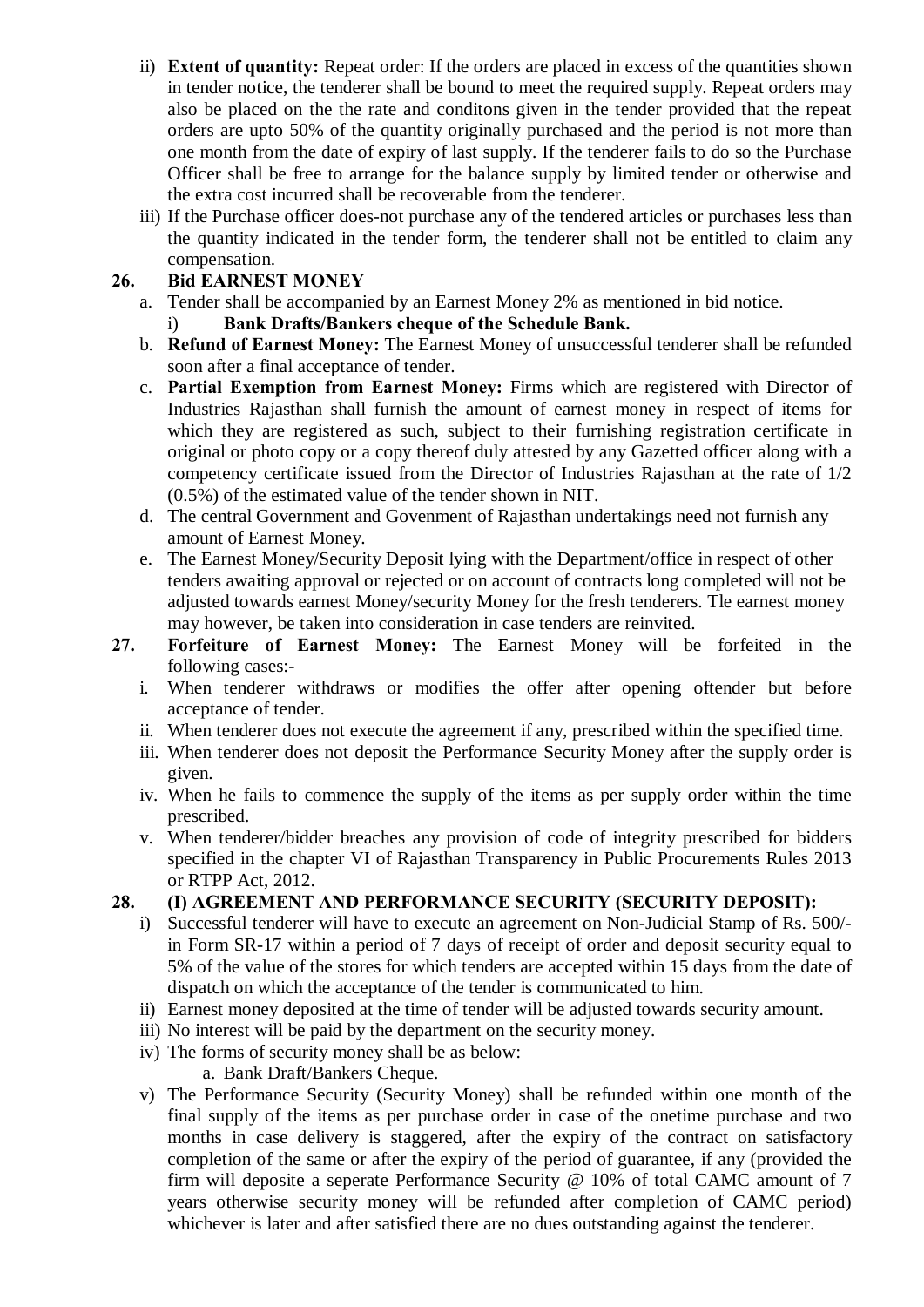2) (i) Firms registered with the Director of Industries, Rajasthan in respect of stores for which they are registered subject to their furnishing the registration and prescribed competency certificate in original from the Director of Industries of or a Photostate copy or a copy thereof duly attested by any Gazetted Officer will be practically expected from furnishing security money and shall pay security Deposit at the rate of 1% of the estimate value of Tender.

(ii) Central Government and Government of Rajasthan's Undertakings will be exempted from furnishing security amount.

- 3) Forfeiture of security deposit: Security amount in full or part may as forfeited in the following cases:
	- (a) When any terms and conditions of the contract is breached.
	- (b) When the tenderer fails to make complete supply satisfactorily.
	- (c) Notice of responsible time will be given in case of forfeiture of security deposits. The decision of the Purchase Officer in this regard shall be final.
- 4) The expenses or compreting and stamping the agreement shall be paid by the tenderer and the department shall be furnished free of charge with one executed stamped counrer part of the agreement.
- 29. (i) All goods must be sent freight paid through Railways or Road transport, If goods are sent freight to pay, the freight together with departmental charges 5% of the Freight will be recovered from the suppliers'bill.

(ii) R.R. should be sent under registered cover through Bank only.

(iii) In case supply is desired to be sent by the Purchase Officer by passenger Train, the entire Railway Freight will be borne by the Department.

(iv) Remittance charges on payment made shall be borne by the tenderer.

#### **30. INSURANCE:**

(i) The goods will be delivered at the destination godown in perfect condition. The supplier, if he so desires, may insure the valuable goods against loss by theft, destruction or damage by fire, flood under exposure to whether or otherwise viz.(war, rebellion, riot etc.) The Insurance charges will be borne by the supplier and state will not be required to pay such charges, if incurred.

(ii) The articles may also be got insured at the cost of the purchaser if so desired by the purchaser. In such cases the insurance should invariably be with Life Insurance Corporation of India or its subsidiaries.

## **31. PAYMENTS:**

- (i) Advance payment will not be made, except in rare and special case. In case of advance payment being made it will be against proof of despatch and to the extent as prescribed in financial powers by Rail/reputed goods transport companies etc. and prior inspection, if any The balance if any will be paid on receipt of the consignment in good condition with the certificate to that effect endorsed on the inspection note given to the tenderer.
- (ii) Unless otherwise agreed between the parties payment for the delivery of the stores will be made on submission of bill in the proper from by the tenderer to the Purchase Officer in accordance with G.F.&A.R. all remittance charges will be borne by the tenderers.
- (iii) In case of disputed items, 10 to 25% of the amount shall be held and will be paid on settlement of the dispute.
- (iv) Payment in case of those goods which need testing shall be made only when such tests have been carried out, test results received conforming to the prescribed specifications.
- 32. (i) The time specified for delivery in the tender from shall be deemed to be essence of the contract and the successful tenderer shall arrange supplies within the period on receipt of the firm order from the Purchase Officer.

(ii) **Liquidated Damages:** In case of extension in the delivery period with liquidated damages the recovery shall be made on the basis of following percentage of value of stores which the tenderer has failed to supply:

1. A. Delay up to one fourth period of the prescribed delivery period - 2.50%

B. Delay exceeding one fourth but not exceeding half of the prescribed period - 5% C. Delay exceeding half but not exceeding three fourth of the prescribed period - 7.50%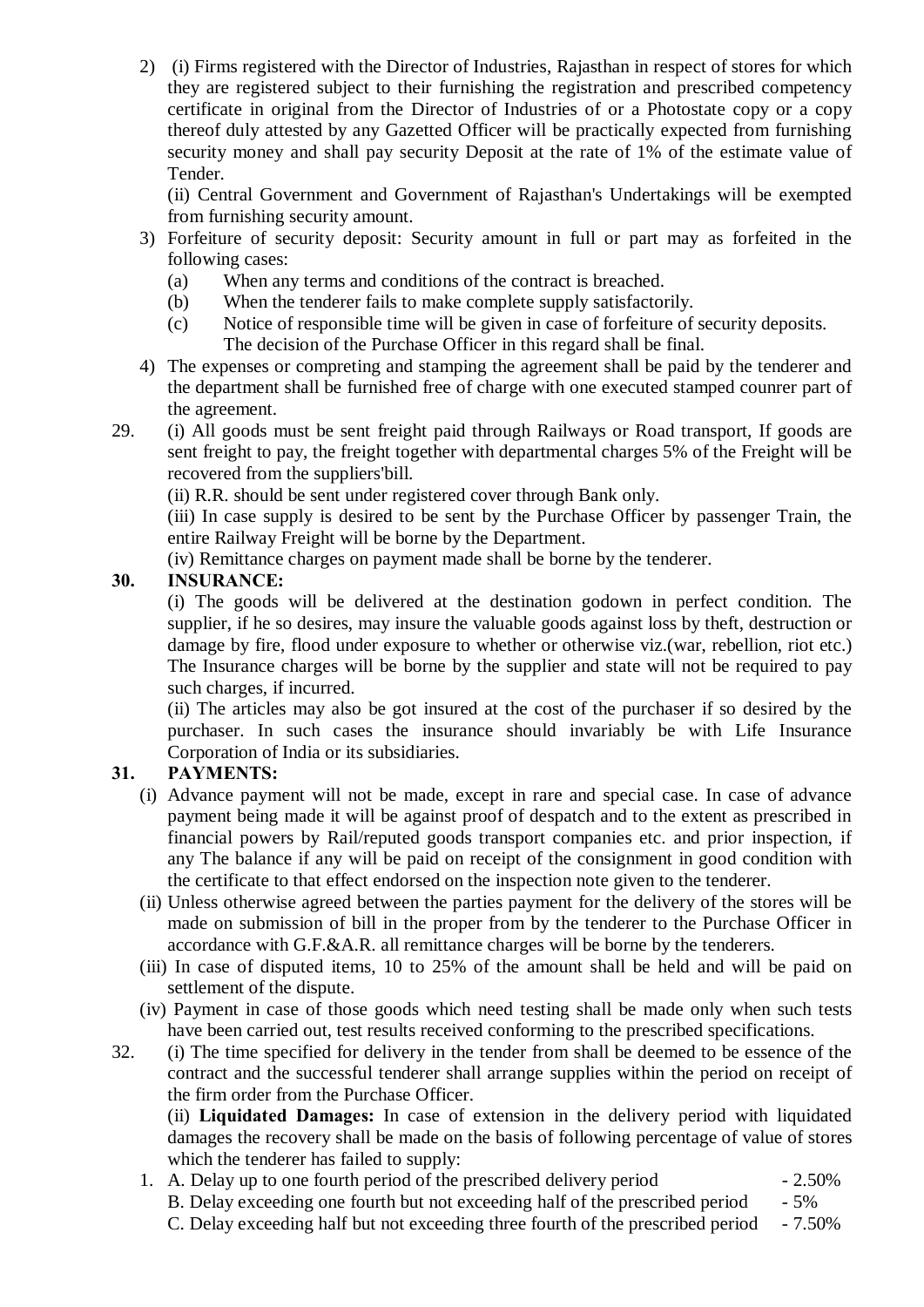D. Delay exceeding three fourth of the prescribed period.  $10\%$ 

- 2. Fraction of a day in reckoning period of delay in supplies shall be eliminated if it is less than half a day.
- 3. The maximum amount of liquidated damages shall be 10%
- 4. If the upplier requires an extension of the time in completion of contractual supply on account of occurrence of any hindrance, he shall apply in writing to the authority which has placed the supply-order for the same immediately on occurrence of the hindrance but not after the stipulated date of completion of supply.
- 5. Delivery period may be extended with or without liquidated damage if the delay in the supply of goods is on account of hindrance beyond hte control of the tenderer.
- **33. RECOVERIES:** Recoveries of liquidates damages, short supply, breakage, rejected articles shall ordinarily be made from bills. Amount may also be withheld to the extent of short supply, breakages, and rejected articles and in ease of failure in satisfactory replacement by the suppliers alongwith amount liquidated damages shall be recovered from his dues and security deposit available with the Department. In case recovery is not possible recourse will be taken under Rajasthan PDR Act or any other law in force.
- 34. Tenderers must make their own arrangement to obtain import license if necessary.
- 35. If tenderer imposes conditions, which are in addition to or conflict with the conditions mentioned herein, his tender is liable to summarily rejection. In any case none of such conditions will be deemed to have been accepted unless specifically mentioned in the letter of acceptance of tender issued by the Purchase Officer.
- 36. The Purchase Officer reserves the right to accept any tender not necessarily the lowest, reject any tender without assigning any reasons and accept tender for all or any one or more articles for which tender has been given or distribute items of stores to more than one firm/supplier.
- 37. The tenderer shall furnish the following documents at the time of execution of agreement:
	- i) Attested copy of partnership deed in case of Partnership Firms.
	- ii) Registration number and year of registration in case of Partnership Firm is registered with Register of Firms.
	- iii) Address of Residence and Office, Telephone Number in case of Sole Proprietorship.
	- iv) Registration issued by the Registrar of Companies in case of a Company.
- 38. If any disputes arise out of contract with regards to the interpretation, meaning and breach of the terms of the contract, the matter shall be referred to by the parties to the Head of the Department **(Registrar, Dr. S.R. Rajasthan Ayurved University, Jodhpur)** who will appoint his senior most officer as the Sole Arbitrator of the dispute who will be related to this contract and whose decision shall be final.
- 39. All legal proceedings, if necessary arise to University any of the parties (Government or Contractor) shall have to be lodged in courts situated at **Jodhpur Only** and not elsewhere.
- 40. The Rate must be quoted including all accessories required for installation of equipment.
- 41. In case the items are free from custom duty the tenderer should mention the clause under which the items are free from custom duty. The proof of this should be attached.
- 42. The imported items in ready stock with the Indian Agent could be purchase in Indian Currency provided the certificate produced by the Indian agent to this effect that the cost quoted by them does not include customs duty and is competitive.
- 43. Complete latest literature along with the original catalogue and technical data must be enclosed with the tender to facilitate the technical expert in selection of items.
- 44. Performance report of the equipments by the institution where it is already in use is to be attached with the tender form. If it is not practicable, the tenderer should enclosed a list of institution where equipments have been supplied.
- 45. The Tenderer is supposed to arrange satisfactory, installation and successful demostration of the articles in this University within 15 days from the supply of Item. The pre-requisite for installation if any required, the tenderer should submit the detail of the same along with tender invariably.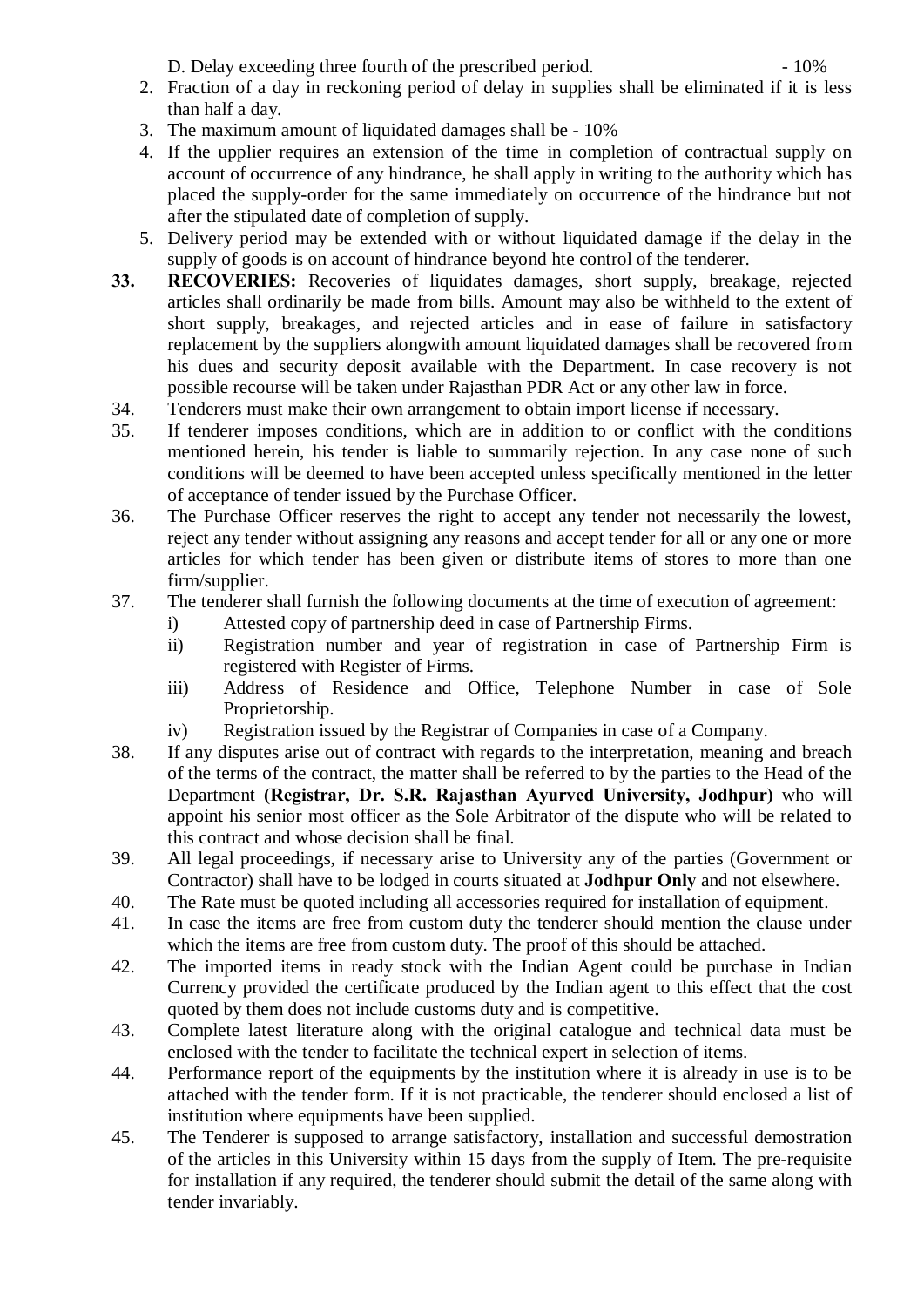- 46. Notwithstanding anything contained herein above the undersigned reserves the right to alter or modify any of the above condition in any particular specific case for special reason in accordance with special circumstances/conditions of the case mutually or otherwise in public interest of service.
- 47. The prices charged for the stores supplied under the contract by the tenderer shall in no event exceed the lowest price at which the tenderer sells the stores of identical description to any Person/Organization including the purchase of any Department of the Central Government or any Department of State Govt. or any statutory undertaking of Central or State Govt. as the case may be during the period till performance of all supply orders placed during the currency of the rate contract is completed.

If at any time during the said period the tenderer reduces the sale price, sells or offers to sell such stores to any Organization including the purchase by any Dept. of Central Govt. or any Dept. of State Govt. or any statutory undertaking of the Central or State Govt. as the case may be at a price lower than the price chargeable under the contract he shall forthwith notify such reduction of sale or offer to sale to the Dr. S.R.Rajasthan Ayurved University, Jodhpur. The price payable under the contract for stores supplied after the date of coming into force of such reduction of sale or offer to sales shall stand correspondingly reduced. The above stipulation will however not apply to:-

- (a) Export by the tenderer.
- (b) Sales of goods as original equipments at prices lower than the prices charged for normal replacement.
- (c) Sale of goods such as drugs after expiry dates.
- (d) Free replacement of spares articles/good will be provided only during the warranty period herein agreed to.

#### **48. Undertaking from the Bidders:**

An undertaking will be submitted by the Bidder/firm/company/vendor that in the past they have never been banned/debarred for doing business dealings with Ministry of Defence/Govt. of India/ any other Govt. organisation and that there is no enquiry going on by CBI/ED/any other Govt. agency against them.**(As per Annexure-4)**

## **ACCEPTANCE**

I/We have carefully read and understood above terms and conditions (from 1 to 48) of the tender and abide by them.

I/We have also certify that all the information and catalogues etc. of the tendered item has been enclosed and no information has been held back by us.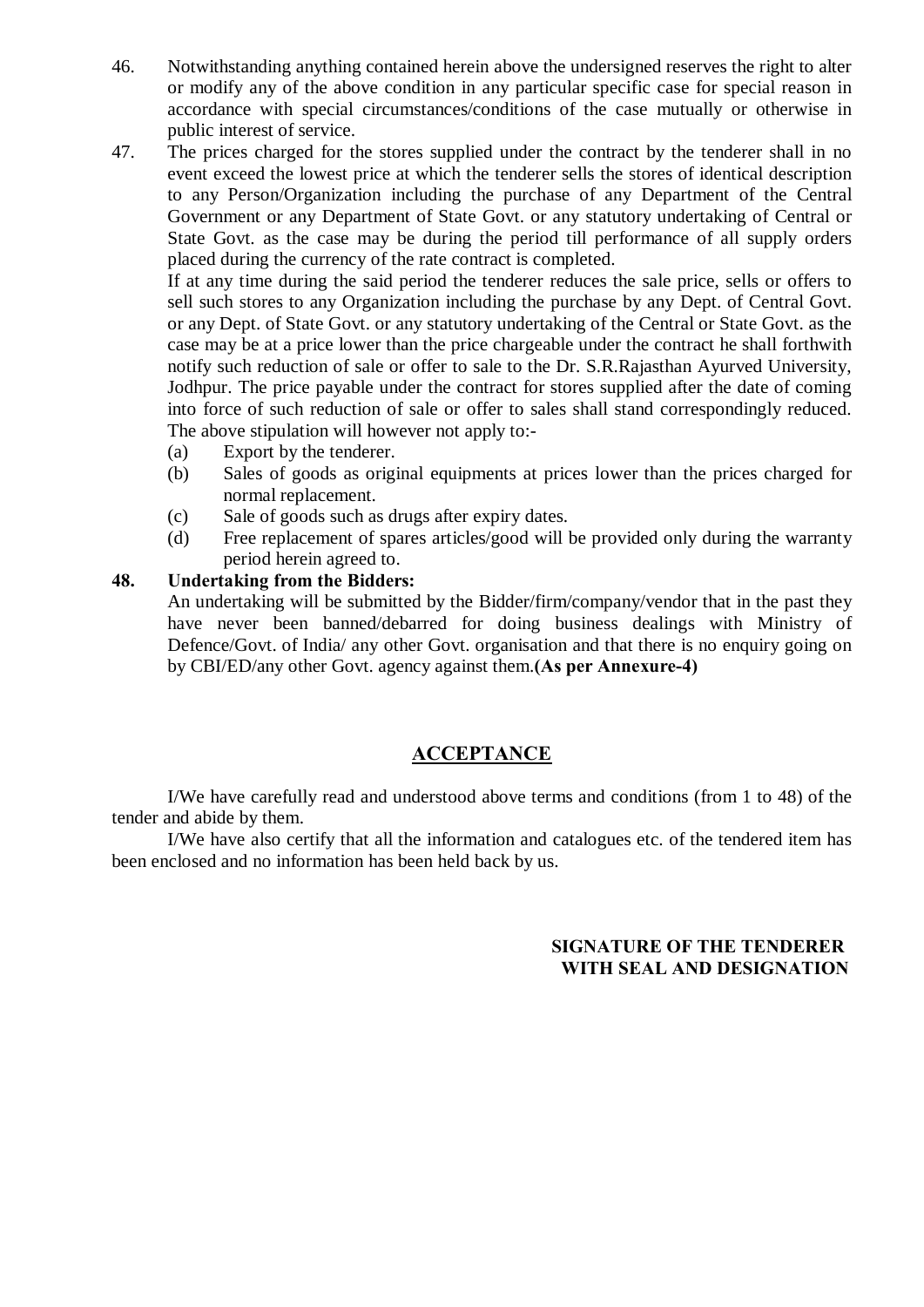## **"DECLARATION BY THE TENDER" (S.R. 11)**

I/We declare that I am ............................................................../ we are bona-fide Manufacture/ Whole Sellers/Sole Distributors/Authorized Dealer/dealers/Sole Selling/Marketing Agent in the Goods/Stores/equipment's for which I/We have Tendered. (STRIKE OFF WHICHEVER IS NOT APPLICABLE).

If, this Declarations is found by you incorrect then without prejudice to any other action that may be taken, My/Our Security may be forfeited in Full and the Tender, if any to the extent accepted may be cancelled.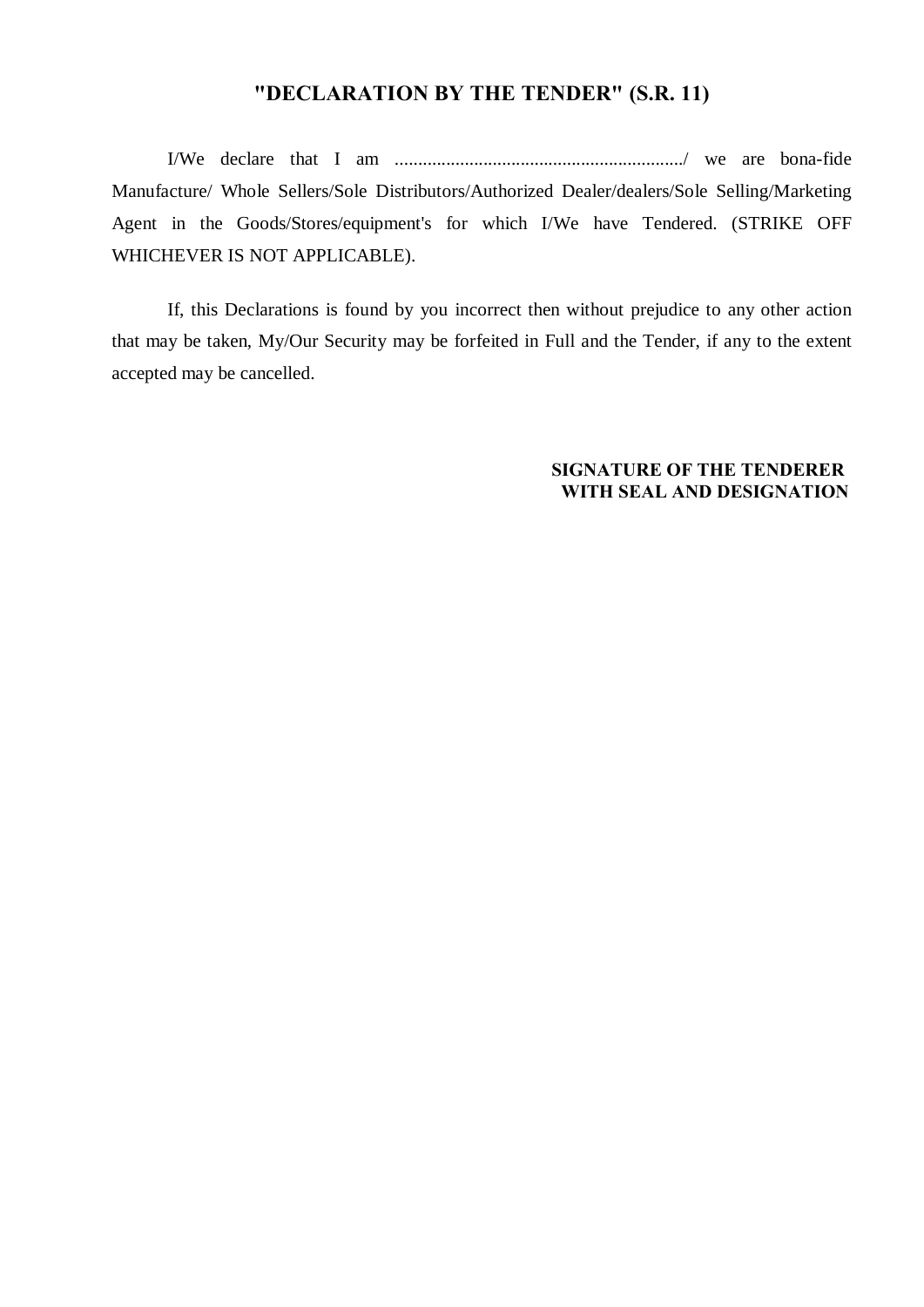## **" G.S.T. DECLARATION "**

I, certify that the goods on which G.S.T. has been charged have not exempted under the G.S.T. Act, or the Rules made there under and the amount charged on account of G.S.T. is not more than what is payable under the current provisions of the G.S.T. act. or the Rules made there under.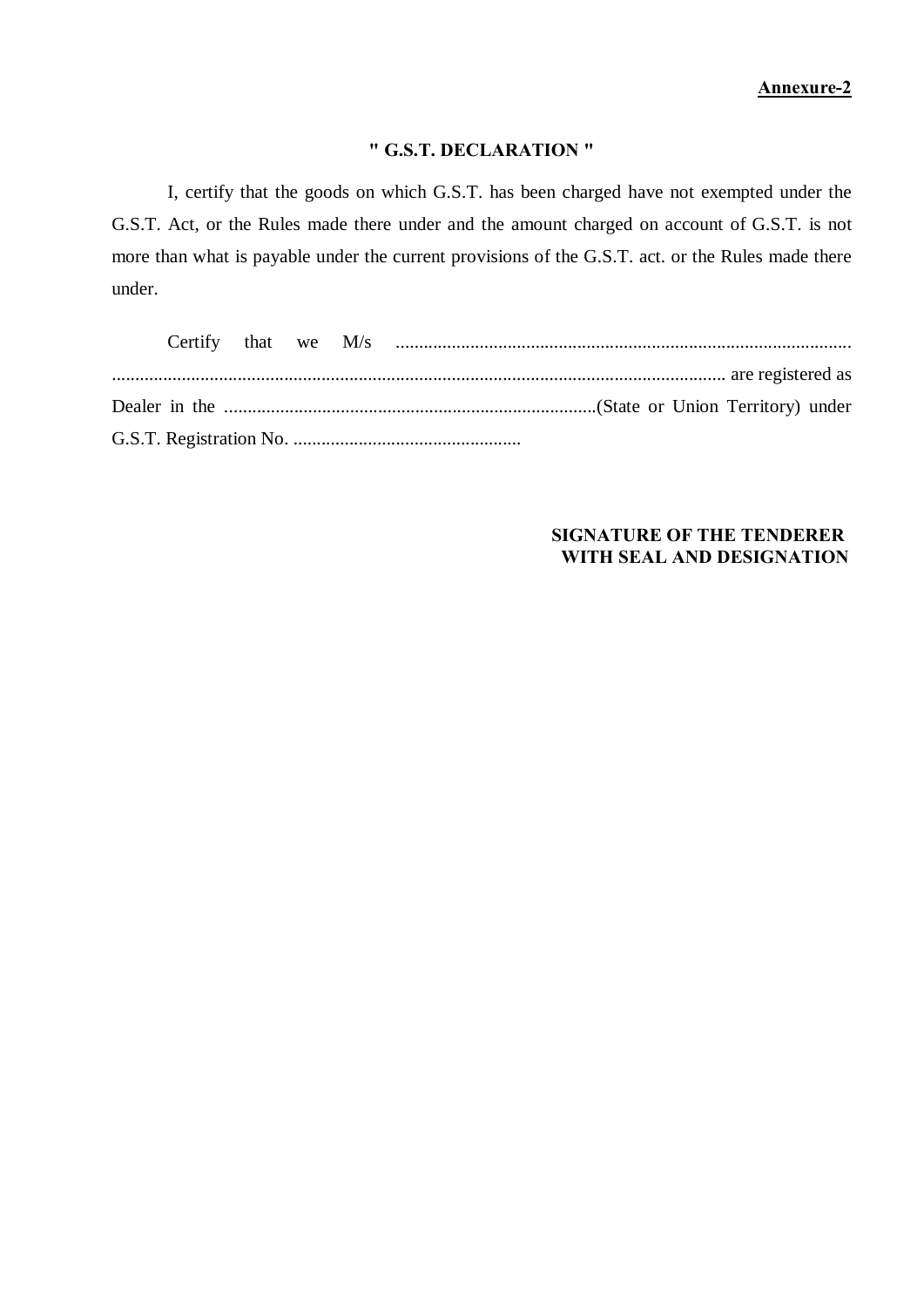# **PRICE CHARGING CERTIFICATE**

I/We hereby certify that the rate offered in **Annexure-1** are reasonable and justified and we are not marketing lower rates to other department on condition of the tender and contract.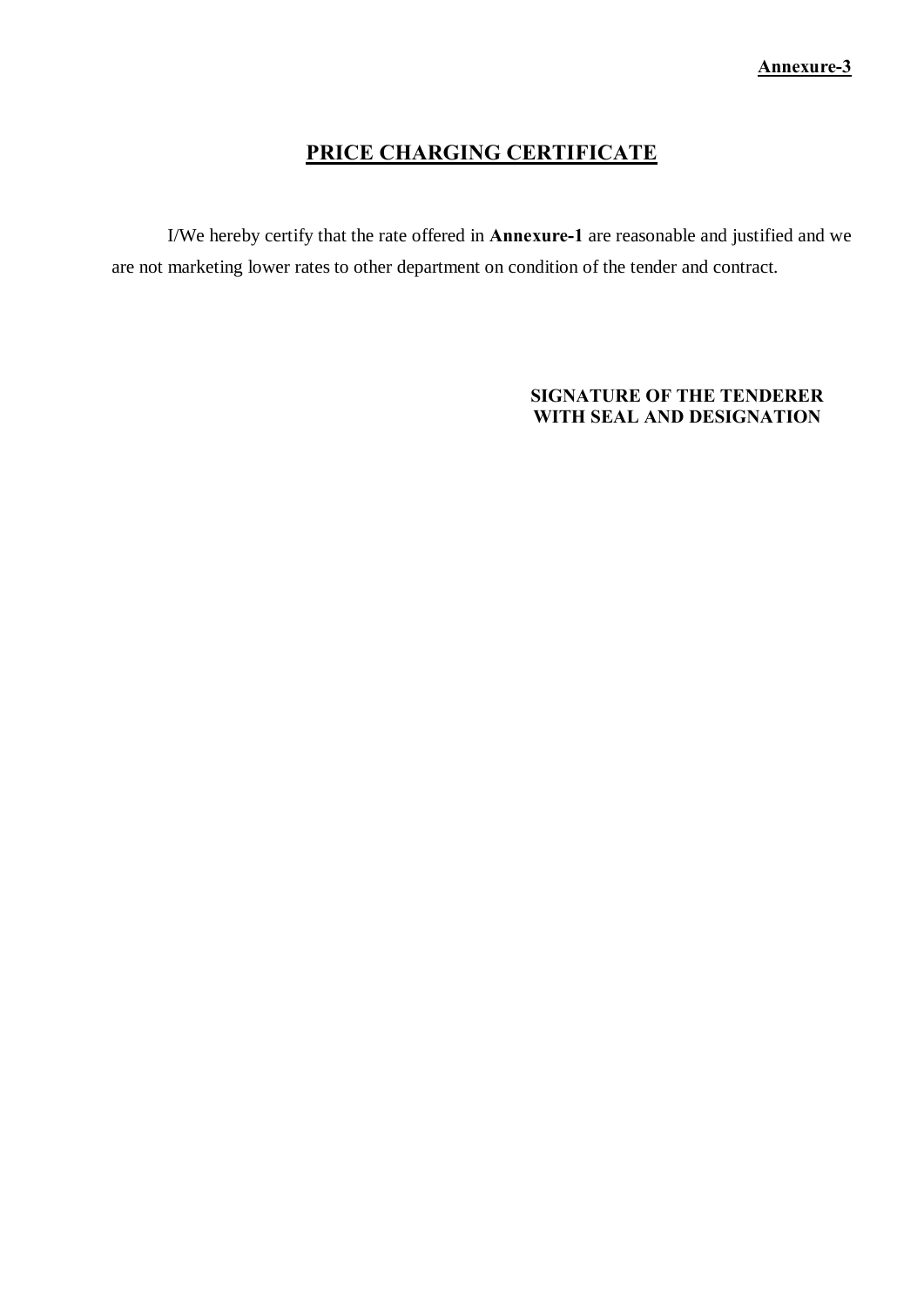#### **FORMAT FOR NON BLACKLISTING OF SUPPLIER**

I/ We \_\_\_\_\_\_\_\_\_\_\_\_\_\_\_\_\_\_\_\_\_\_\_\_Manufacturer/partner/Authorized Distributor/Agent (strike out which is not applicable) of (Supplier) do hereby declare and solemnly affirm that the individual/firm/company is not black-listed by the Union/State Government/Autonomous body.

Deponent

Address \_\_\_\_\_\_\_\_\_\_\_\_\_\_\_\_\_\_\_

I/ We hereby solemnly declare and affirm that the above declaration is true and correct to the best of my knowledge and belief. No part of it is false and nothing has been concealed.

Deponent

Dated:

#### **(Note: To be furnished on non-judicial stamp paper duly attested by the Oath Commissioner.)**

The tenderer should not have been debarred or blacklisted by any Central / State Government Departments of India. An affidavit to that effect on Non-Judicial stamp paper of Rs.50/- duly notarized must be enclosed with the technical bid in prescribed format. The proforma of the affidavit is attached with the tender as *Annexure – 4.*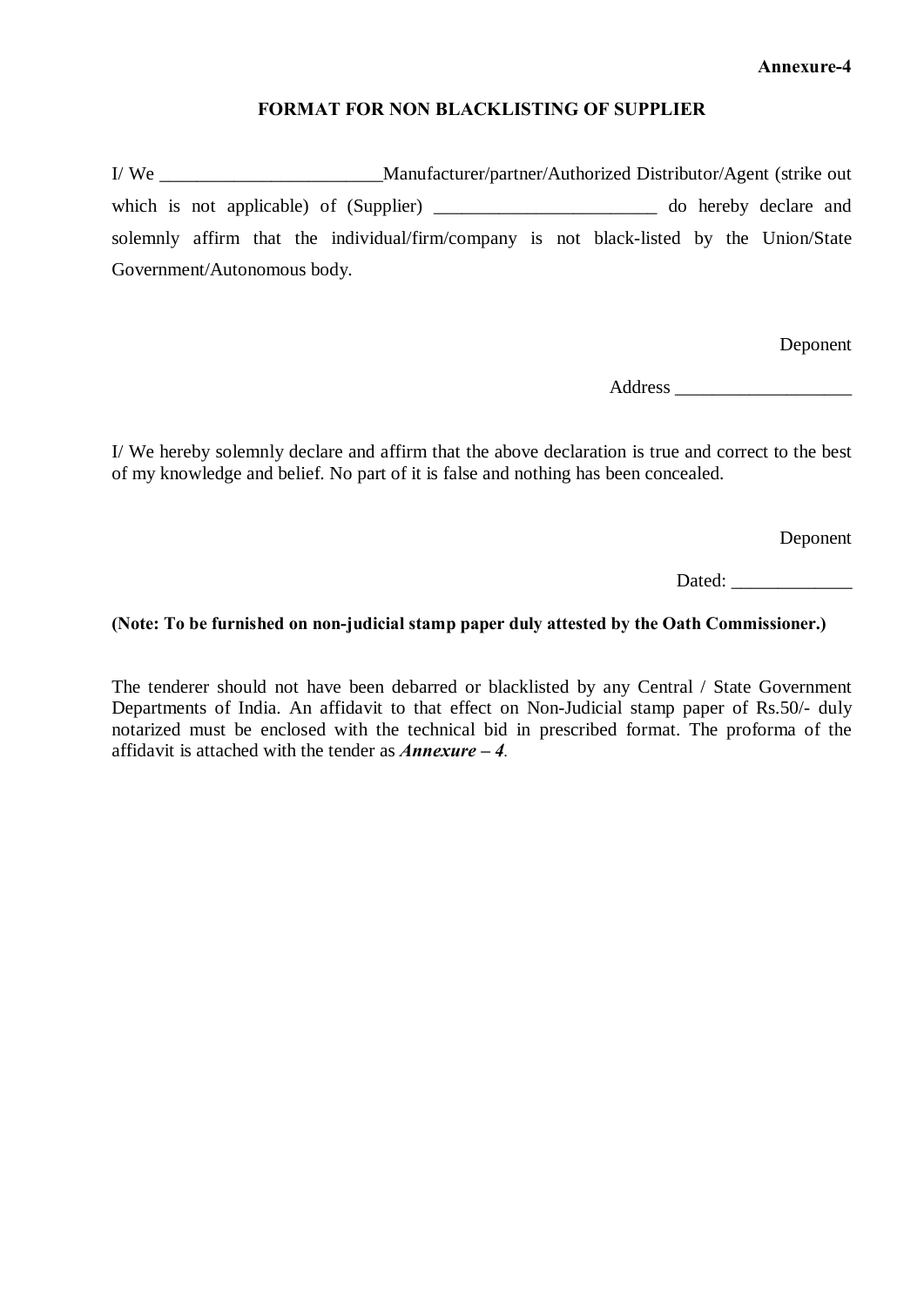## **Annexure A: Compliance With the code of integrity and No Conflict of Interest**

Any person participating in a procurement process shall-

- a) Not offer any bribe, reward or gift or any material benefit either directly or indirectly in exchange for an unfair advantage in procurement process or otherwise influence the Procurement process.
- b) Not misrepresent or omit that misleads or attempts to mislead so as to obtain a financial or other benefit or avoid an obligation.
- c) Not indulge in any collusion, Bid ragging or anti-competitive behaviour to impair the transparency, fairness and progress of the procurement process.
- d) Not misuse any information shared between the procuring Entity and the Bidders with an intent to gain unfair advantage in the procurement process.
- e) Not indulge in any coercion including imparing or harming or threatening to do the same,directly or indirectly,to any party or to its property to influence the procurement process;
- f) not obstruct sny investigation or audit of a procurement process.
- g) Disclose conflict of interest,if any: and
- h) disclose any previous transgressions with any entity in India or any other country during the last three year or any desbarment by any other procuring entity.

#### **Conflict of Interest:-**

The bidder participating in a bidding process must not have a conflict of interest.

A conflict of interest is considered to be situation in which a party has interests that could improperly influence that party operformance of, official duties or responsibilities , contractual obligations or compliance with applicable laws and regulations.

- i) A bidder may be considered to be in conflict of Interest with one or more parties ina bidding process if,including but not limited to:
	- a) Have controlling partners/shareholders in common;or
	- b) receive or have received any direct or indirect subsidy from any of them;or
	- c) have the same legal representative for purpose of the bid ;or
	- d) have a relationship with each other, directly or through common third parties, that put them in a position to have a access to information about or influence the decisions of the procuring Entity regarding the bidding process;  $\phi$
	- e) The bidder participates in more than one bid ina bidding process-participation by a bidder in more than one bid will result in the disqualification of all bids in which the bidder is involved However this does not limit the inclusion of the same subcontractor, not otherwise participating as a Bidder ,in more than one Bid; or
	- f) The bidder or any of its affiliates participated as a consultant in the preparartion of the design or technical specifications of the goods, works or services that are the subjects of the Bid; or
	- g) Bidder or any other of its affiliates has been hired (on is proposed to be hired) by the Procuring Entity as Engineer óIn óCharge/consultant fo the contract.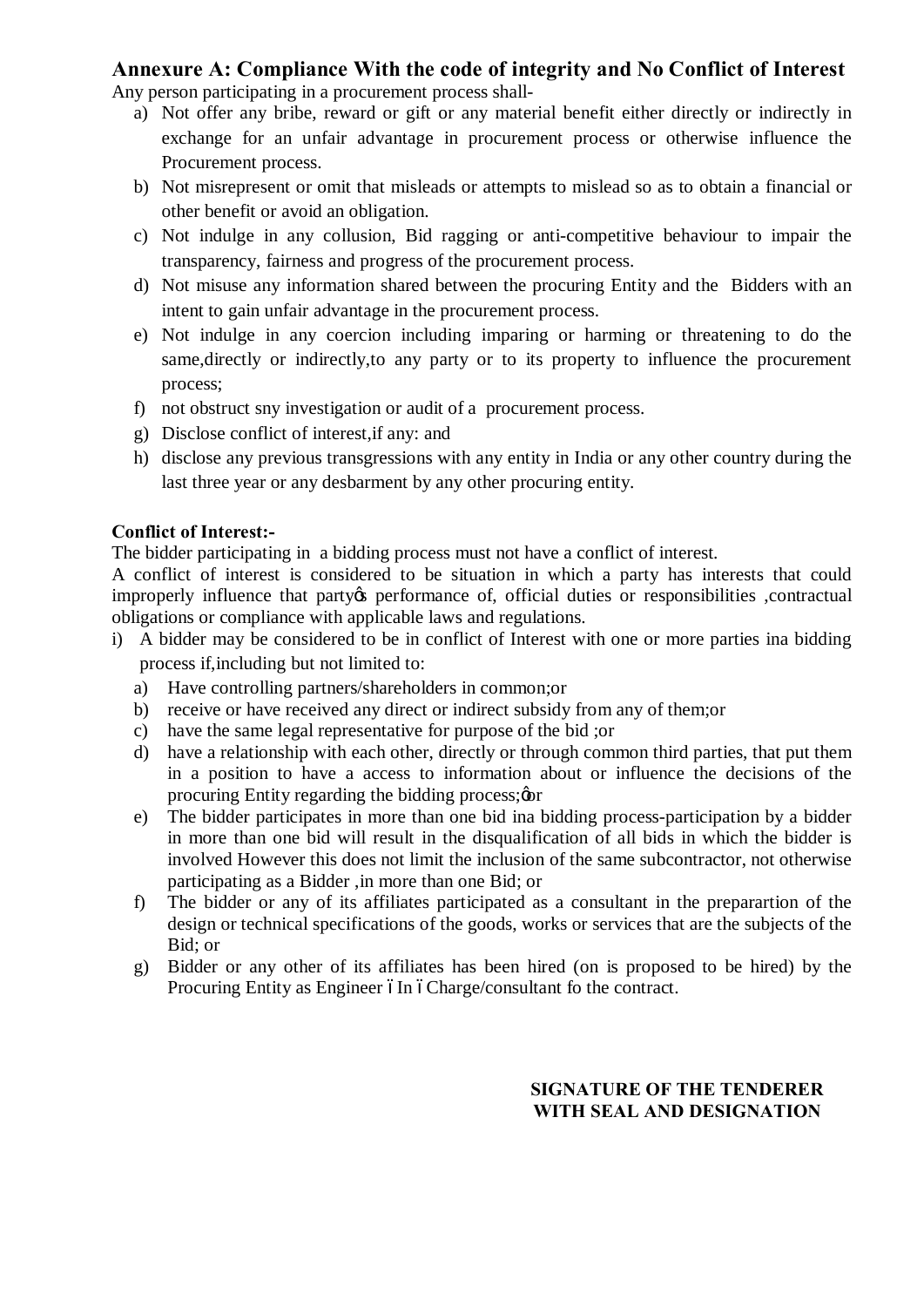## **Annexure B Declaraton by The Bidder Regarding Qualifications**

#### **Declaration By the bidder**

In relation to My/our Bid submitted to.........................................................for procurement of ................................................. in response to their Notice Inviting Bids No Dated ...................I/We hereby declare under Section 7 of Rajasthan Tranparency in publice Procurement Act, 2012, that:

- 1. I/we possess the necessary professorial, technical, financial and managerial resources and competence required by the bidding document issued by the Procuring Entity;
- 2. I/we have fulfilled my/our obligaton to pay such of the taxes payable to the union and the State Government or any other local authority as specified in the Bidding Document;
- 3. I/we are not insolvent, in receivership, bankrupt or being wound up, not have my/our business activities suspended and not the subject of legal of legal proceedings for any of the foregoing reasons;
- 4. I/we do not have, and our directors and officers not have, been convicted of any criminal offence related to my/our qualifications to enter into a procurement contract within aperiod of three years preceding the commencement of this procurement process, or not have been otherwise disqualified pursuant to debarment proceedings;
- 5. I/we do not have a conflict of interests as specified in the Act, Rules and the Bidding Document,which materially affects fair competition;

Date:

Place: Signature of Tenderer: Name: Designaton: Address: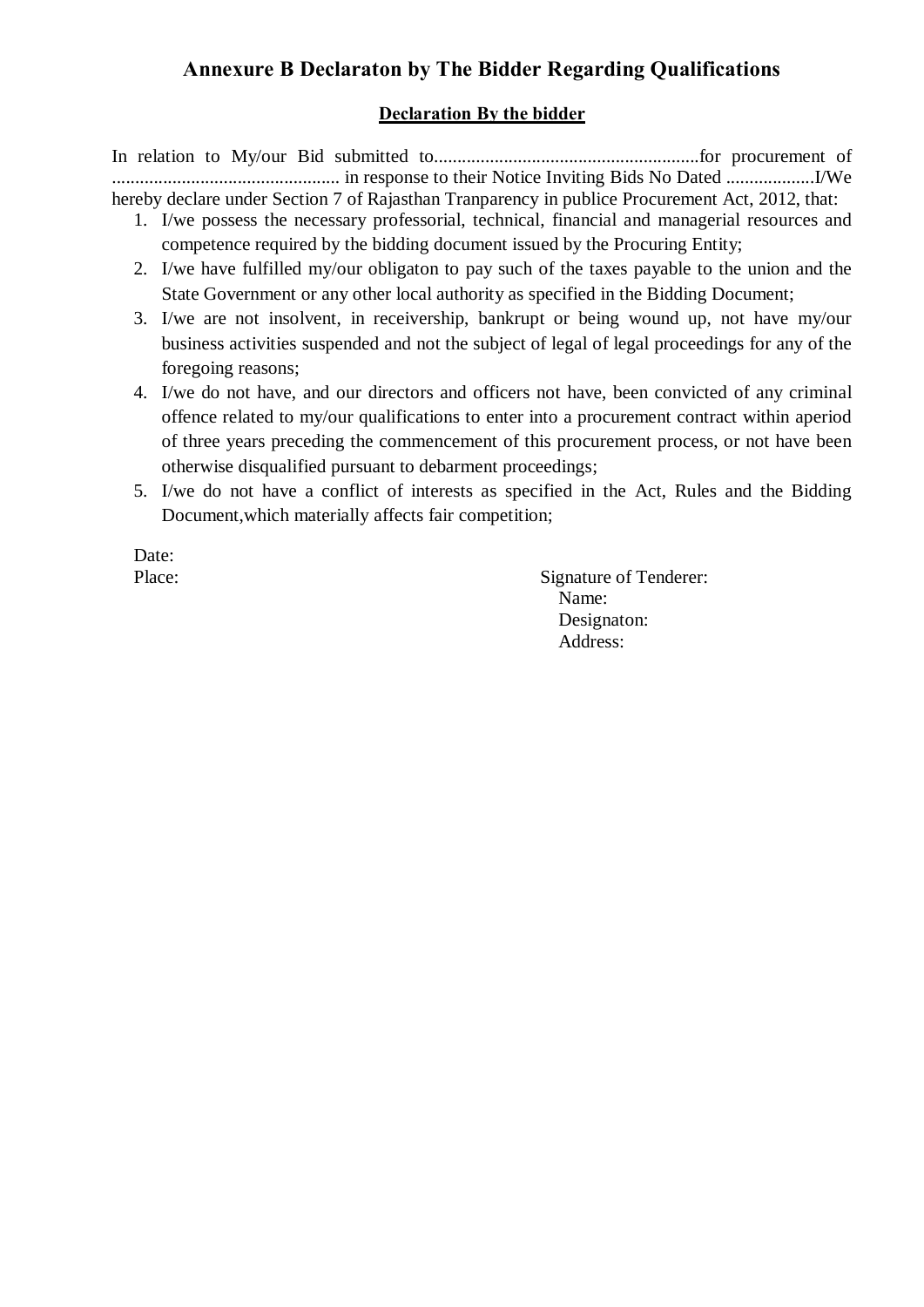## **Annexure C: Grievance Redressel during procurement Process**

The designation and address of the First Appellate Authority is **Registrar, Dr. S.R. Rajasthan** 

#### **Ayurved University, Jodhpur.**

The Designation and address of the Second Appellate Authority is **Vice Chancellor, Dr. S.R.** 

#### **Rajasthan Ayurved University, Jodhpur.**

#### **1) Filling an Appeal**

If any Bidder or prospective bidder is aggrieved that any decision,action or omission of the procuring Entity is an contraventionin the provisions of the Act or the rules or the Guidelines issued there under he may file an appeal to First Appeal Authority, as specified in the bidding document with a period of ten days from the date of such decisions or action, omission , as the case may be clearly giving the specific ground or the grounds on which he feel aggrieved:

Provide that after the declaration of a Bidder as successful the appeal may be field only by a bidder who has participated in procurement proceedings:

Provided further that in case a Procuring Entity evaluates the Technical Bids before the opening of a financial bid, an appeal related to the matter of a financial bids may be filed only by a bidder whose Technical bid is found to the acceptable

- 1) The officer to whom an appeal is filed under para (1) shall deal with the appeal as expeditiously as possible and shall Endeavour to dispose it of within thirty days from the date of appeal.
- 2) If the officer designated ,under para (1)fails of dispose of the appeal filed within the period specified in para (2),or if the Bidder or prospective bidder or the procuring entity is aggrieved by the order passed by the First Appeal Authority , the bidder or the prospective bidder or the procuring entity as the case may be ,may file a second appeal to Second appellate Authority specified in the bidding Document in this behalf within fifteen days from the expiry of the period specified in para(23)or of the date of receipt of the order passed by the First Appelate Authority,as the case may be,

#### **3) Appeal not to lie in certain cases**

No appeal shall lie against any decision of the Procuring Entity relating to the following matters, namely:-

- a) determination of procurement;
- b) provisions limiting participation of bidders in the bid process.
- c) the decision of whether or not to enter into negotiation;
- d) cancellation of aprocurement process.
- **e)** applicability of the provisions of confidentiality.

#### **4) Form of Appeal**

- a) An appeal under para (1) or (3) shall above in the annexed from along with as many copies as there are respondents in the appeal.
- b) Every appeal shall be accompanied by an order appealed against, if any affidavit
- c) Every appeal may be prwsented to First Appeal Authority or second Authority as the case may be, in person or through registered post or authorised representative.

#### **5) Fee for filling appeal**

- a) Fee for first appeal shall be Rupees Two Thousand Five Hundred and for Second Appeal shall be Rupees Ten Thousand , which shall be, non-refundable,
- b) The fee shall be paid in the form of bank Demand Draft or Bankers cheque of a scheduled Bank in India payable in the name of appealed Authority concerned.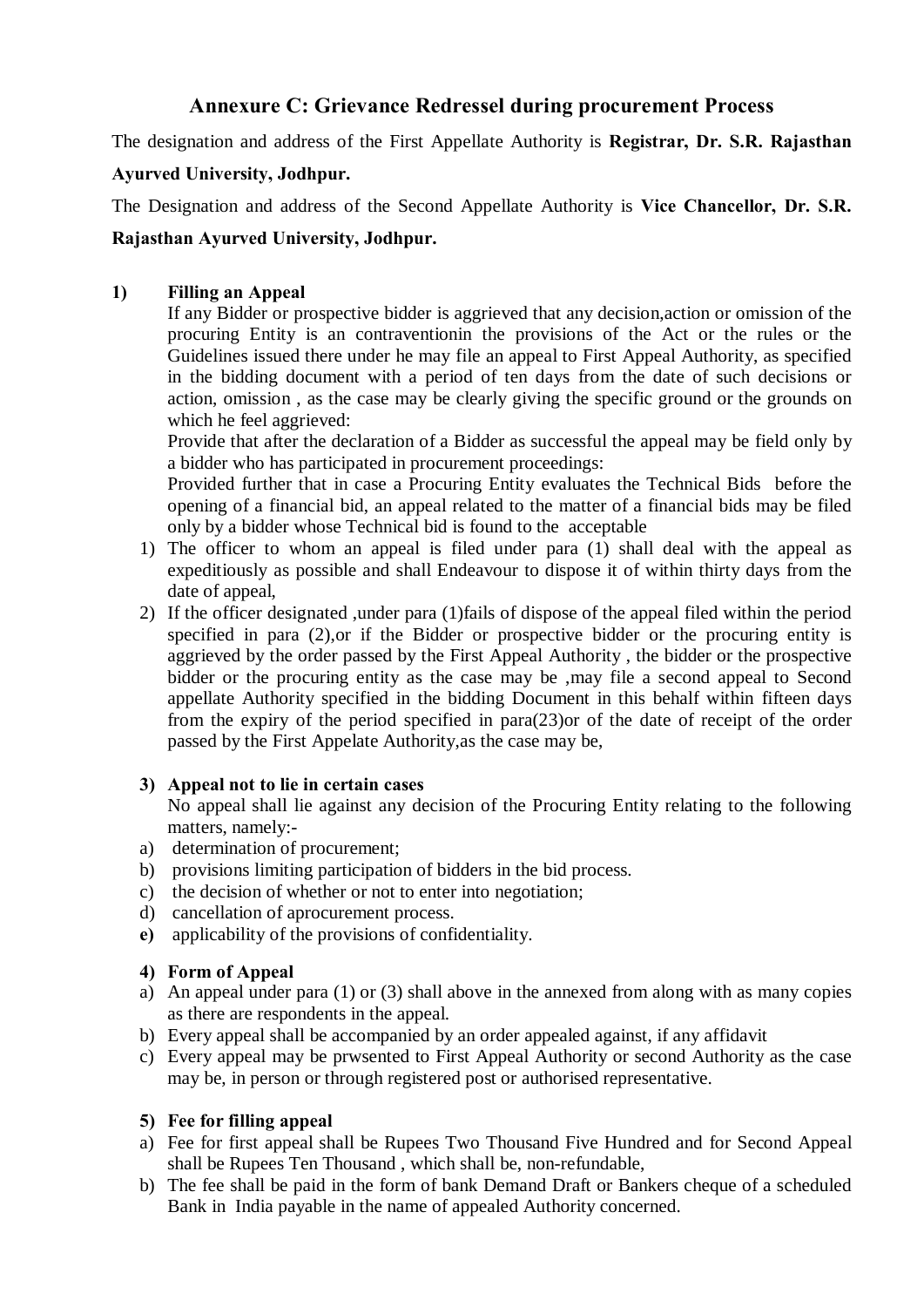#### **7) Procedure for disposal of appeal**

- a) The First Appellate Authority or second Appellate Authority, as the case may be filling of appeal shall issue notice accompanied by theby copy of appeal, affidavit and document, if any to the respondents and fix date of hearing.
- b) on the date fixed for hearing the First Appellate Authority or Second Authority, as the case may be, shall
	- i) hear all ther parties to appeal present before him;and
	- ii) peruse or inspect documents,relevant records or copies thereof relating to the matter.
- c) After hearing the parties, perusal or inspection of documents and relevant records or copies thereof relating to the matter, the Appellate Authority Concerned shall pass an order in writing and provide the copy of order to rh parties to appeal free of cost.
- d) The order passed under sub clause (c) above shall also be placed on the State Public Procurement Portal.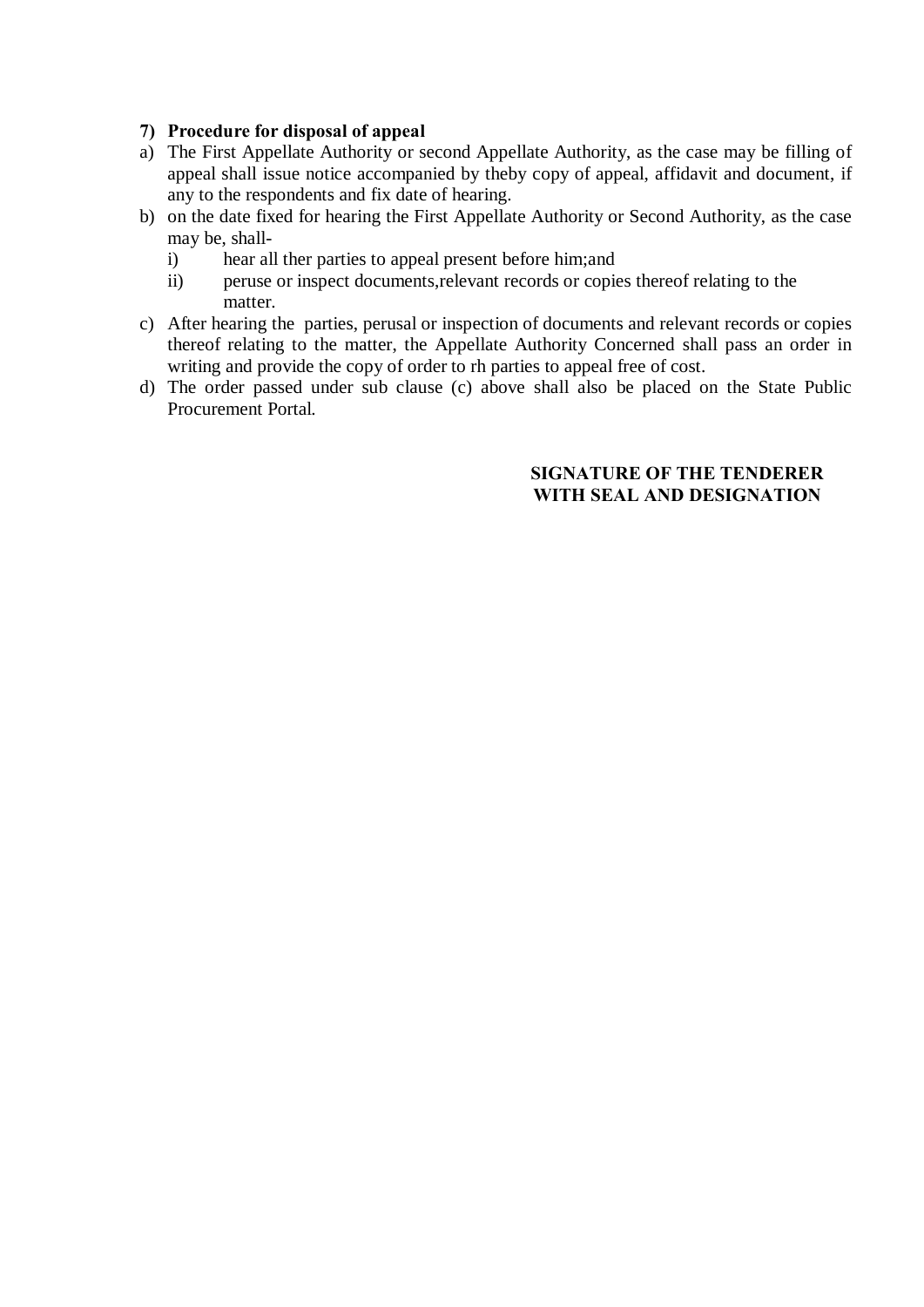#### **Annexure D: Additional condition of Contract**

#### **1. Correction of arithmetical errors:**

Provided that a Financial Bid is substantially responsive, the Procuring Entity will correct arithmetical errors during evaluation of Financial Bids on the following basis:

- i. If there is a discrepancy between the unit price and the total price that is obtained by multiplying the unit price and quantity, the unit price shall prevail and the total price shall be corrected, unless in the opinion of the Procuring Entity there is an obvious misplacement of the decimal point in the unit price, in which case the total price as quoted shall govern and the unit price shall be corrected and
- ii. If there is an error in a total corresponding to the addition or subtraction of subtotals, the subtotals shall prevail and the total shall be corrected and.
- iii. If there is a discrepancy between words and figures, the amount in words shall prevail, unless the amount expresed in words is related to an arithmetic error, in which case the amount in figures shall prevail subject to (i) and (ii) above.

If the Bidder that submitted the lowest evaluated Bid does not accept the correction of errors, its Bid shall be disqualified and its Bid Security shall be forfeited or its Bid Securing Declaration shall be executed,

## **2. Procuring Entity's Right to Vary Quantities**

- i. At the time of award of contract, the quantity of Goods, works or services originally specified in the Bidding Document may be increased or decreased by a specified Percentage, but such increase or decreased shall not exceed twenty percent, of the quantity specified in the Bidding Document, It shall be without any change in the unit prices or, other terms and conditions of the Bid and the conditions of contract.
- ii. If the Procuring entity does not procure any subject matter of procurement or procures less than the quantity specified in the Bidding Document due to change in circumstances, the Bidder shall not be entitled for any claim or copensation except otherwise provided in the Conditions of Contract.
- iii. In case of procurement of Goods or services, additional quantity may be procured by placing a repeat order on the rates and conditions of the original order. However, the additional quantity shall not be more than 25% of the value of Goods of the original contract and shall be within one month from the date of expiry of last supply. If the supplier fails to do so, the Procuring Entity shall be free to arrange for the balance supply by limited Bidding or otherwise and the extra cost incurred shall be recovered from the supplier.
- 3. Dividing quantities among more than one Bidder at the time of award (In case of procurement of Goods)

As a general rule all the quantities of the subject matter of procurement shall be procured from the Bidder, whose Bid is accepted. However, when it is considered that the quantity of the subject matter of procurement to be procured is very large and it may not be in the capacity of the Bidder, whose Bid is accepted, to deliver the entire quantity or when it is considered that the subject matter of procurement to be procured is of critical and vital nature, in such cases, the quantity may be divided between the Bidder, whose Bid is accepted and the second lowest Bidder or even more Bidders in that order, in a fair, transparent and equitable at the rates of the Bidder, whose Bid is accepted.